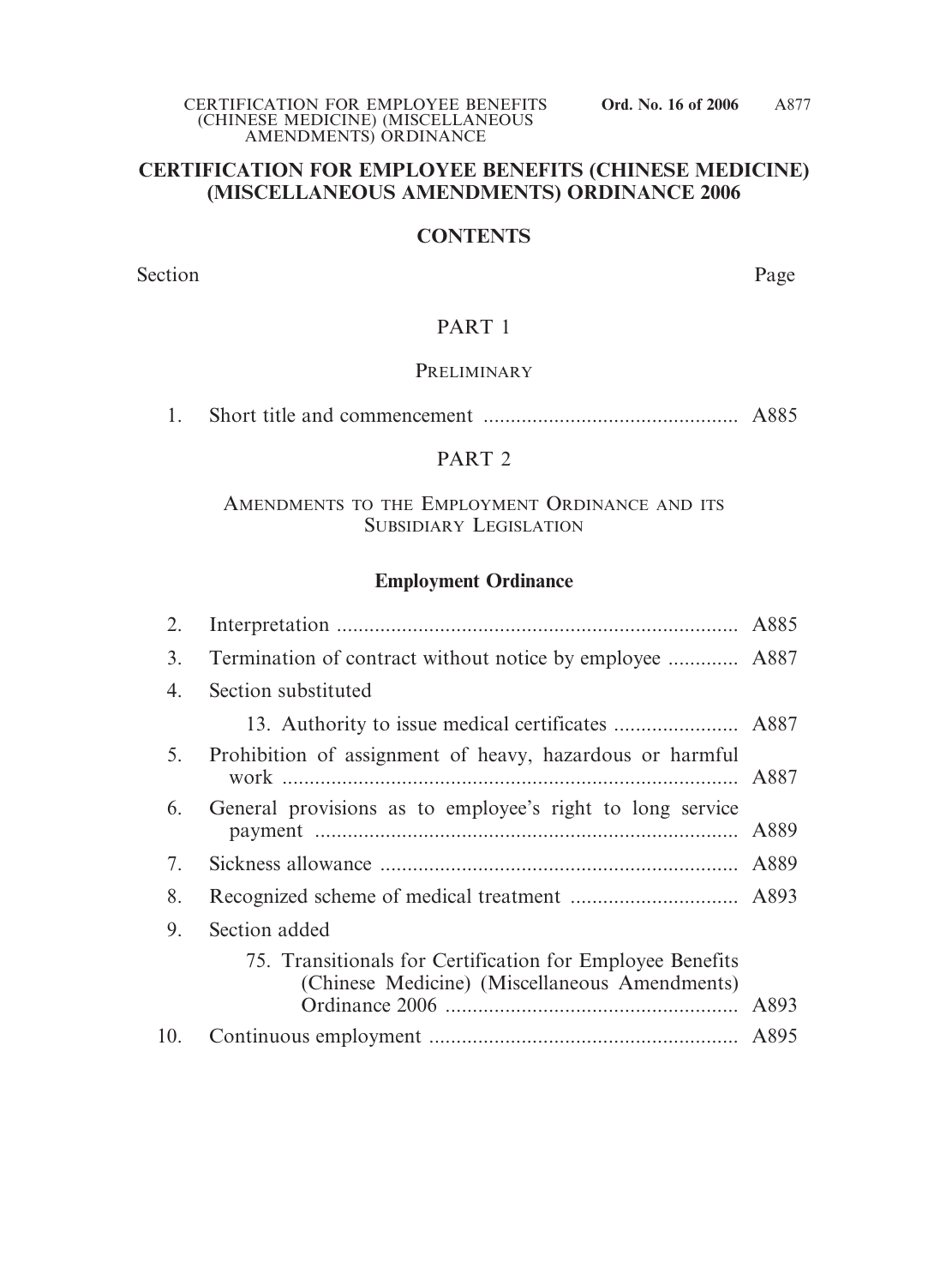# Section Page

# **Employment of Children Regulations**

11. Requirements as to certificates, medical examination etc. ...... A895

# PART 3

AMENDMENTS TO THE EMPLOYEES' COMPENSATION ORDINANCE

| 12. |                                                            |  |
|-----|------------------------------------------------------------|--|
| 13. |                                                            |  |
| 14. |                                                            |  |
| 15. | Section added                                              |  |
|     |                                                            |  |
| 16. |                                                            |  |
| 17. | Employees' Compensation (Ordinary Assessment) Boards  A909 |  |
| 18. |                                                            |  |
| 19. |                                                            |  |
| 20. | Employer's liability to pay for the cost of supplying and  |  |
| 21. |                                                            |  |
| 22. |                                                            |  |

# PART 4

AMENDMENTS TO THE PNEUMOCONIOSIS (COMPENSATION) ORDINANCE

| 25. Section added                                        |  |
|----------------------------------------------------------|--|
|                                                          |  |
| 26. Claims for medical expenses and expenses for medical |  |
|                                                          |  |
|                                                          |  |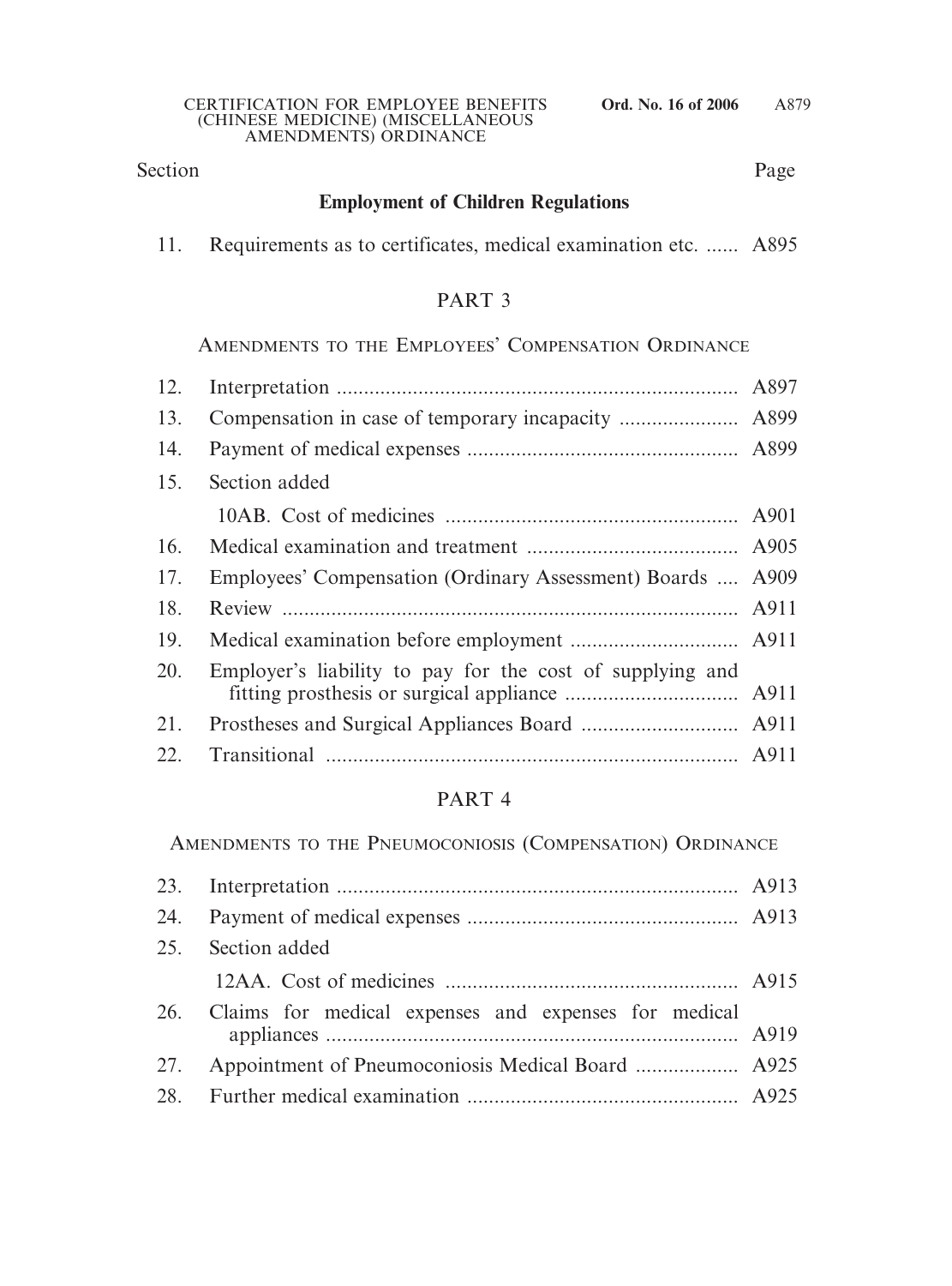| Section |                                                                                                            | Page |
|---------|------------------------------------------------------------------------------------------------------------|------|
| 29.     |                                                                                                            |      |
| 30.     | Survival of entitlement to compensation and payment under                                                  |      |
| 31.     | Section added                                                                                              |      |
|         | 50. Transitionals for Certification for Employee Benefits<br>(Chinese Medicine) (Miscellaneous Amendments) |      |
|         | Expenses for medical treatment and medical appliances  A927                                                |      |

# PART 5

# RELATED AMENDMENTS

# **Mandatory Provident Fund Schemes (General) Regulation**

|--|--|--|--|--|--|--|--|--|

# **Mandatory Provident Fund Schemes (Exemption) Regulation**

| 34. |  |  |  |
|-----|--|--|--|
|-----|--|--|--|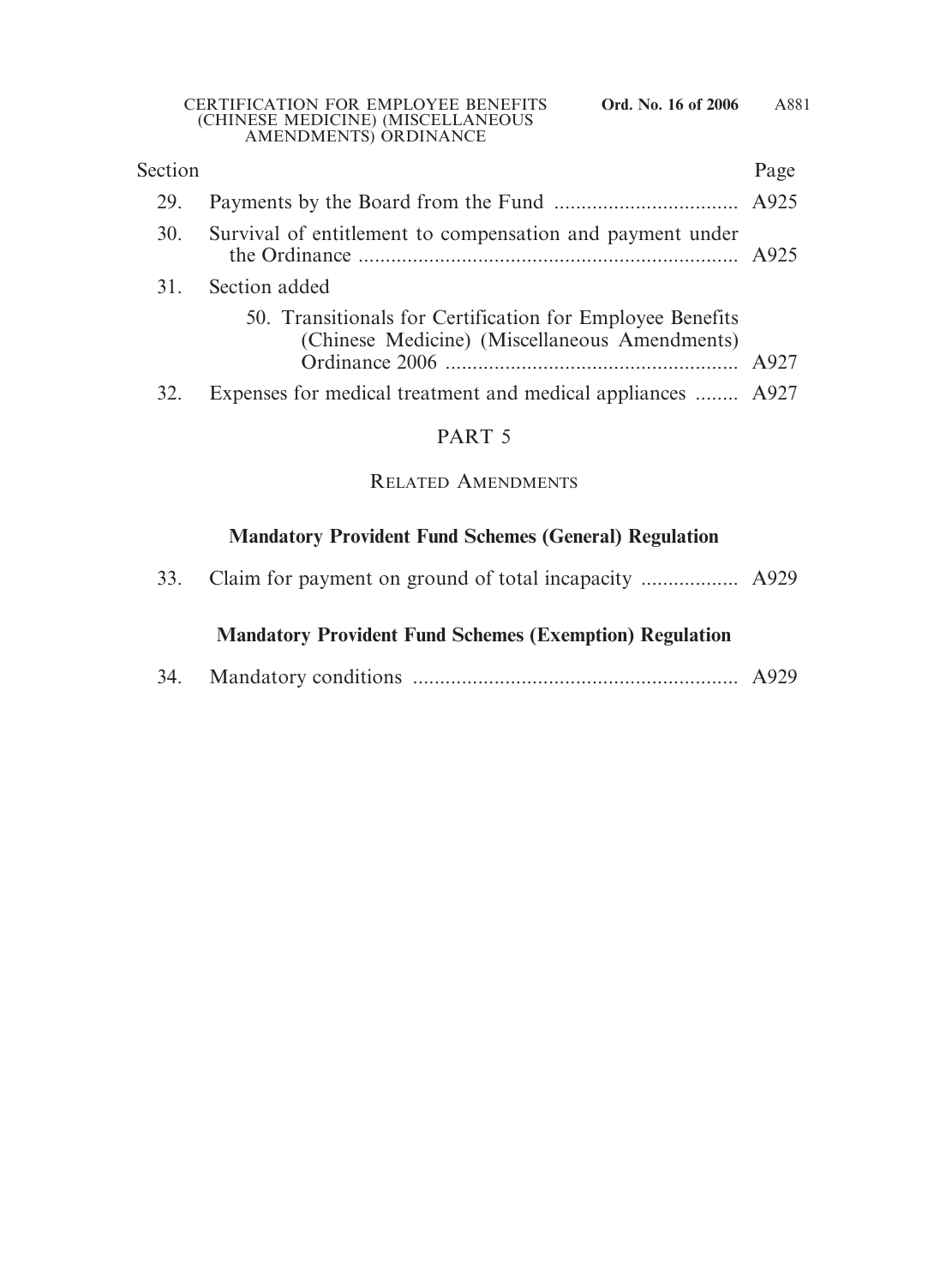# **HONG KONG SPECIAL ADMINISTRATIVE REGION**

ORDINANCE NO. 16 OF 2006



Donald TSANG Chief Executive 6 July 2006

- An Ordinance to amend the Employment Ordinance and its subsidiary legislation, the Employees' Compensation Ordinance and the Pneumoconiosis (Compensation) Ordinance—
	- (*a*) to provide for the recognition of certification in various forms given by, and medical examination and treatment conducted or given by, a registered Chinese medicine practitioner for the purposes of entitlement to certain employee benefits under those Ordinances;
	- (*b*) to provide for similar recognition of certification given by, and medical examination and treatment conducted or given by, a registered dentist for the purposes of certain provisions of the Employees' Compensation Ordinance;
	- (*c*) to prescribe the circumstances under which cost of medicines is payable as medical expenses, and to provide for the requirement for medical reports, for the purposes of the Employees' Compensation Ordinance and the Pneumoconiosis (Compensation) Ordinance;
	- (*d*) to provide for the appointment of registered Chinese medicine practitioners to certain boards under the Employees' Compensation Ordinance;
	- (*e*) to clarify that, for the purposes of the Pneumoconiosis (Compensation) Ordinance, medical treatment given by a registered medical practitioner or registered Chinese medicine practitioner to a person, with limited exceptions, does not include medical treatment given outside Hong Kong;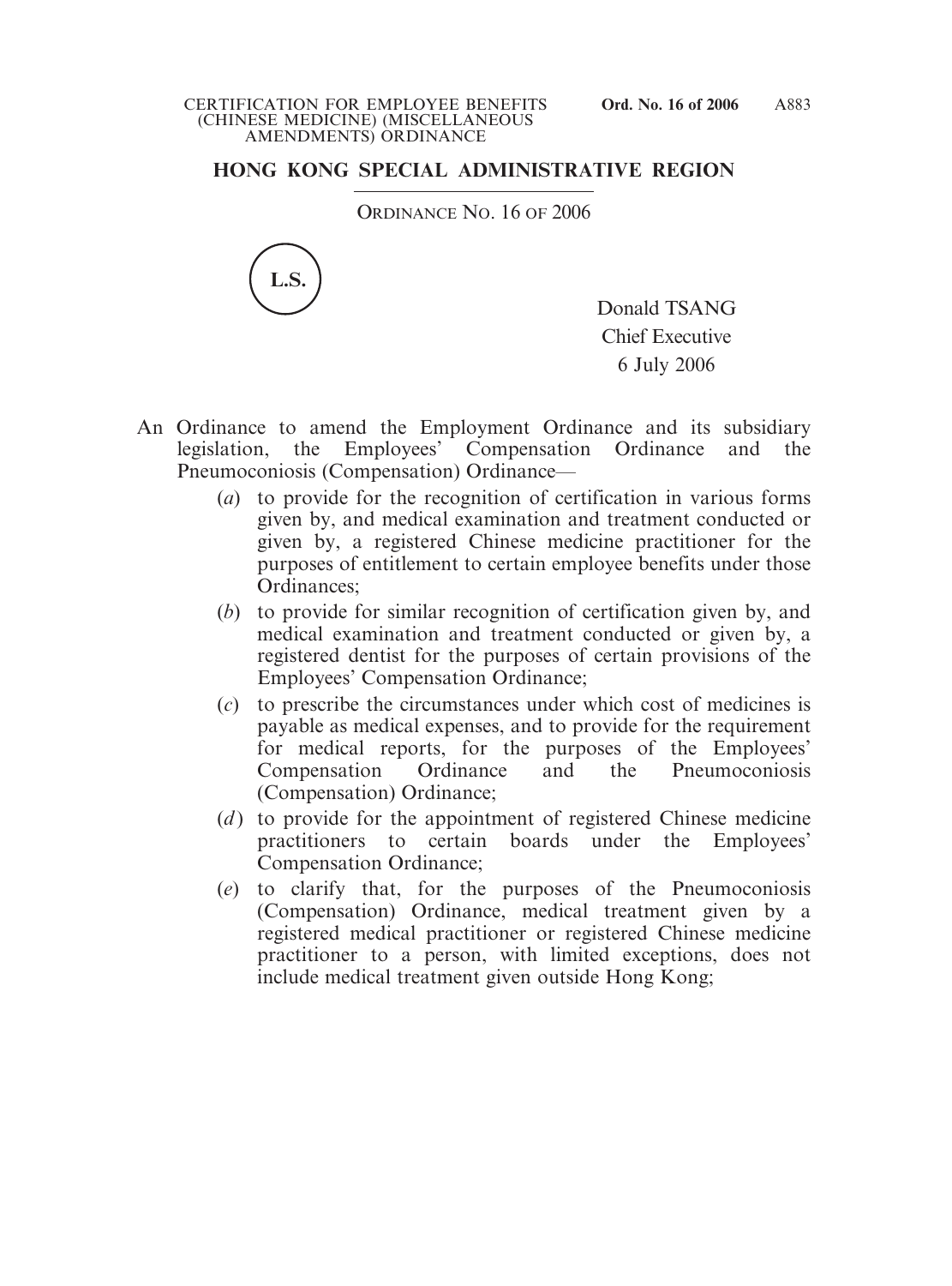- (*f*) to replace references to "medical practitioner" by references to "registered medical practitioner" for the sake of consistency; and
- (*g*) to provide for matters ancillary to or connected with these purposes,

and make related amendments to regulations made under the Mandatory Provident Fund Schemes Ordinance.

 $[$ 

Enacted by the Legislative Council.

# PART 1

## **PRELIMINARY**

# **1. Short title and commencement**

(1) This Ordinance may be cited as the Certification for Employee Benefits (Chinese Medicine)(Miscellaneous Amendments) Ordinance 2006.

(2) This Ordinance shall come into operation on a day to be appointed by the Secretary for Economic Development and Labour by notice published in the Gazette.

# PART 2

## AMENDMENTS TO THE EMPLOYMENT ORDINANCE AND ITS SUBSIDIARY LEGISLATION

# **Employment Ordinance**

# **2. Interpretation**

Section 2(1) of the Employment Ordinance (Cap. 57) is amended by adding—

""registered Chinese medicine practitioner" (註冊中醫) has the meaning assigned to it by section 2 of the Chinese Medicine Ordinance (Cap. 549);".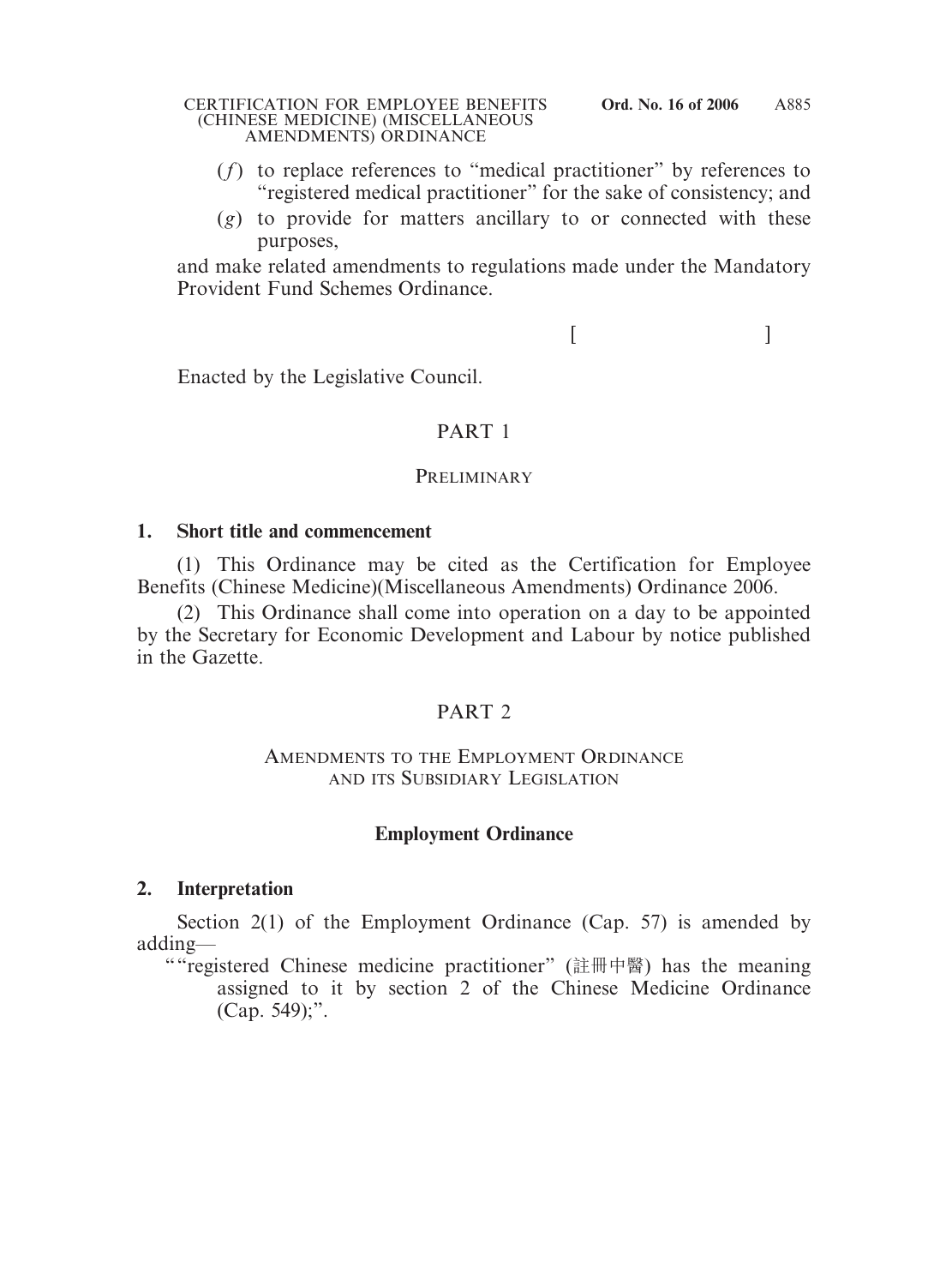## **3. Termination of contract without notice by employee**

Section 10(*aa*)(ii) is amended by adding "or registered Chinese medicine practitioner" after "practitioner".

## **4. Section substituted**

Section 13 is repealed and the following substituted—

# "**13. Authority to issue medical certificates**

(1) A medical certificate for the purposes of section 12(4) or (6) or 12AA shall be issued by—

- (*a*) a registered medical practitioner;
- (*b*) a registered Chinese medicine practitioner; or
- (*c*) notwithstanding section 16 of the Midwives Registration Ordinance (Cap. 162), a midwife registered under section 8, or deemed to be registered under section 25, of that Ordinance.

(2) A medical certificate for the purposes of section 12(7) or (7A) shall be issued by—

- (*a*) a registered medical practitioner; or
- (*b*) notwithstanding section 16 of the Midwives Registration Ordinance (Cap. 162), a midwife registered under section 8, or deemed to be registered under section 25, of that Ordinance.

(3) A medical certificate for the purposes of section 12(8) or 15AA shall be issued by—

- (*a*) a registered medical practitioner; or
- (*b*) a registered Chinese medicine practitioner.".

## **5. Prohibition of assignment of heavy, hazardous or harmful work**

Section 15AA(3) is repealed and the following substituted—

"(3) Where an employee has produced a medical certificate for the purposes of subsection (1), the employer may arrange for the employee to attend another medical examination, at the employer's expense, to obtain a second opinion as to the employee's fitness to undertake the work at issue.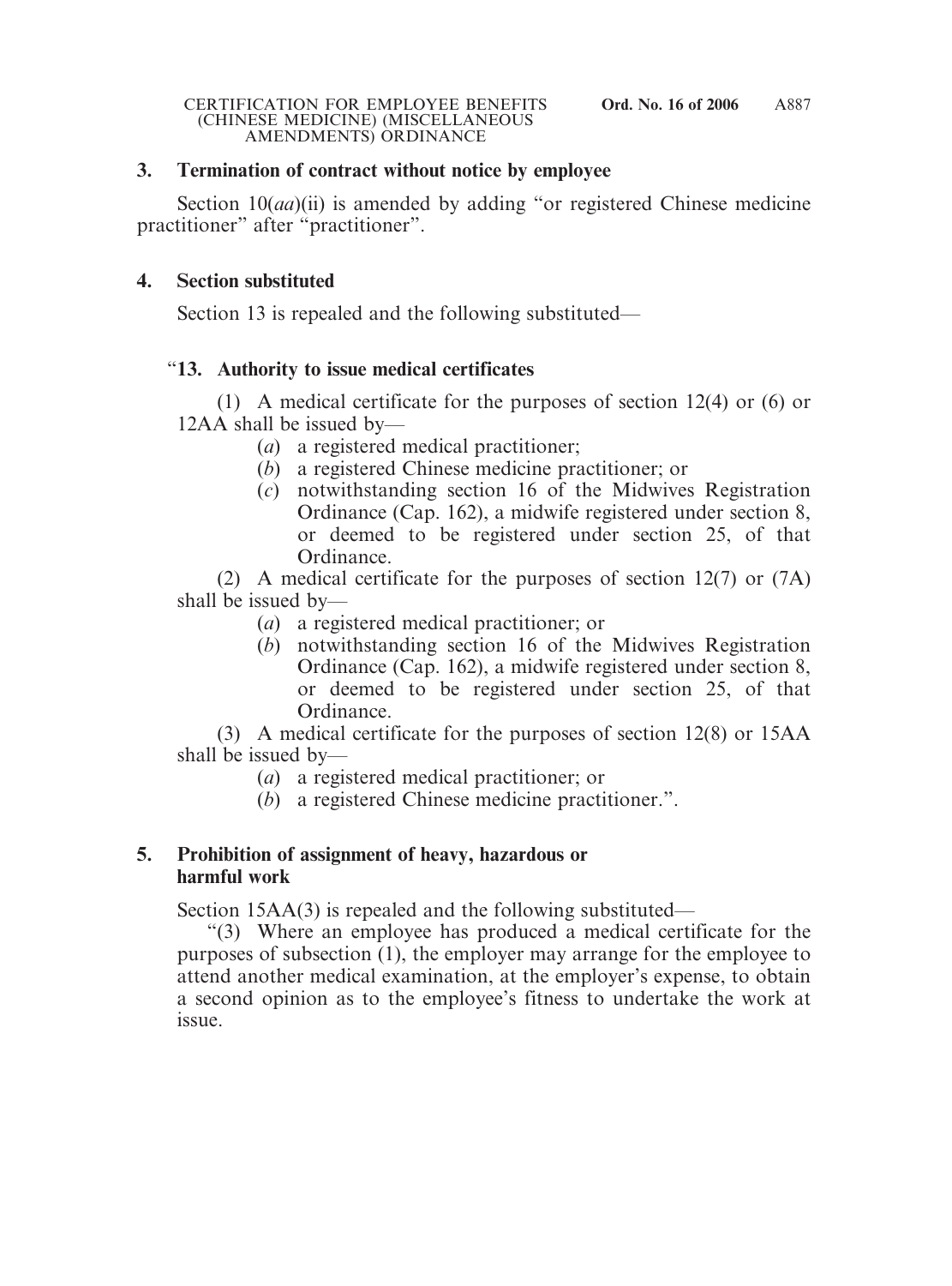(3A) A medical examination referred to in subsection (3) shall be conducted by a registered medical practitioner or registered Chinese medicine practitioner named by the employer, regardless of whether the medical certificate produced by the employee was issued by a registered medical practitioner or registered Chinese medicine practitioner.".

## **6. General provisions as to employee**'**s right to long service payment**

Section 31R(3) is repealed and the following substituted—

"(3) Where an employee has terminated his contract in the circumstances specified in section 10(*aa*) upon being certified as being permanently unfit for a particular type of work, the employer may require the employee to undergo a medical examination, at the employer's expense, to obtain a second opinion as to whether or not the employee is permanently unfit for that type of work.

(3A) A medical examination referred to in subsection (3) shall be conducted by a registered medical practitioner or registered Chinese medicine practitioner named by the employer, regardless of whether the certificate issued in respect of the employee for the purposes of section 10(*aa*)(ii) was issued by a registered medical practitioner or registered Chinese medicine practitioner.".

# **7. Sickness allowance**

(1) Section 33(5)(*a*) is amended by repealing "medical practitioner or registered dentist by whom the certificate is issued" and substituting "registered medical practitioner, registered Chinese medicine practitioner or registered dentist who issued the certificate".

(2) Section 33(5)(*b*) is amended by repealing "by the medical practitioner or registered dentist employed by the employer for the purposes of" and substituting "under".

- (3) Section  $33(5)(c)$  is amended—
	- (*a*) by repealing "medical practitioner or registered dentist employed" and substituting "registered medical practitioner, registered Chinese medicine practitioner or registered dentist engaged";
	- (*b*) by repealing everything after "reasonable excuse," and substituting—

"disregards—

(i) the advice of such medical practitioner, Chinese medicine practitioner or dentist; or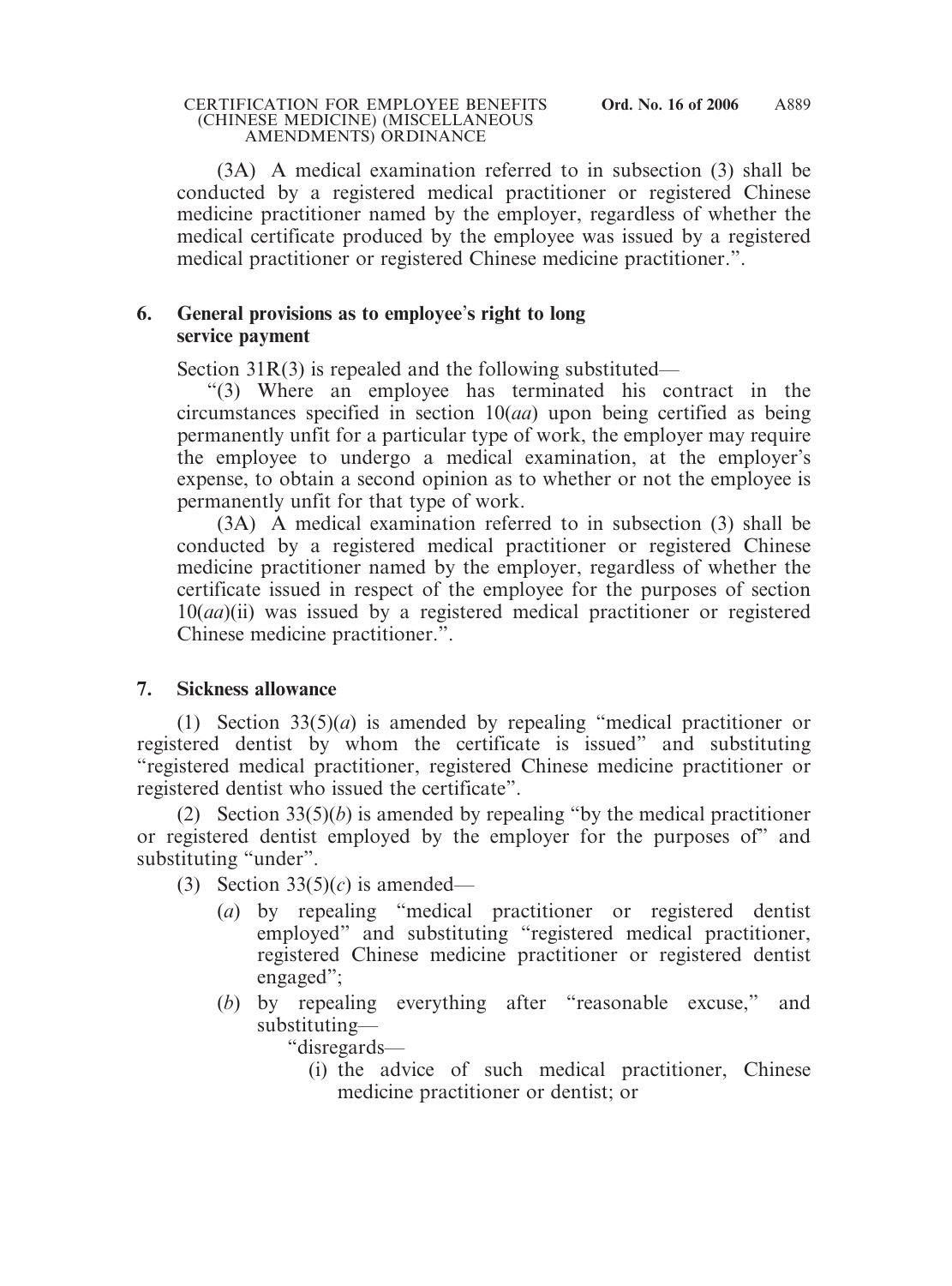- (ii) the advice of the registered medical practitioner, registered Chinese medicine practitioner or registered dentist who is attending him in the hospital;".
- (4) Section 33 is amended by adding before subsection (5A)—

"(5AA) Where a medical certificate issued for the purposes of subsection (5)—

- (*a*) is issued by a registered medical practitioner, subsection (5)(*b*) applies only if the recognized scheme of medical treatment operated by the employer covers medical treatment given by a registered medical practitioner;
- (*b*) is issued by a registered Chinese medicine practitioner, subsection (5)(*b*) applies only if the recognized scheme of medical treatment operated by the employer covers medical treatment given by a registered Chinese medicine practitioner; or
- (*c*) is issued by a registered dentist, subsection (5)(*b*) applies only if the recognized scheme of medical treatment operated by the employer covers medical treatment given by a registered dentist.".

(5) Section 33(5A) is amended by repealing "medical practitioner" and substituting "registered medical practitioner, registered Chinese medicine practitioner".

- (6) Section  $33(6)(b)(i)$  is repealed and the following substituted—
- "(i) where, on the day on which the certificate is issued, the employer is operating a recognized scheme of medical treatment—
	- (A) a certificate issued by the registered medical practitioner, registered Chinese medicine practitioner or registered dentist engaged by the employer for the purposes of the scheme;
	- (B) (if the scheme does not cover medical treatment given by a registered medical practitioner) a certificate issued by any registered medical practitioner;
	- (C) (if the scheme does not cover medical treatment given by a registered Chinese medicine practitioner) a certificate issued by any registered Chinese medicine practitioner;
	- (D) (if the scheme does not cover medical treatment given by a registered dentist) a certificate issued by any registered dentist; or
	- (E) (if the employee refuses with reasonable excuse to submit himself for treatment under the scheme) a certificate issued by any registered medical practitioner, registered Chinese medicine practitioner or registered dentist;".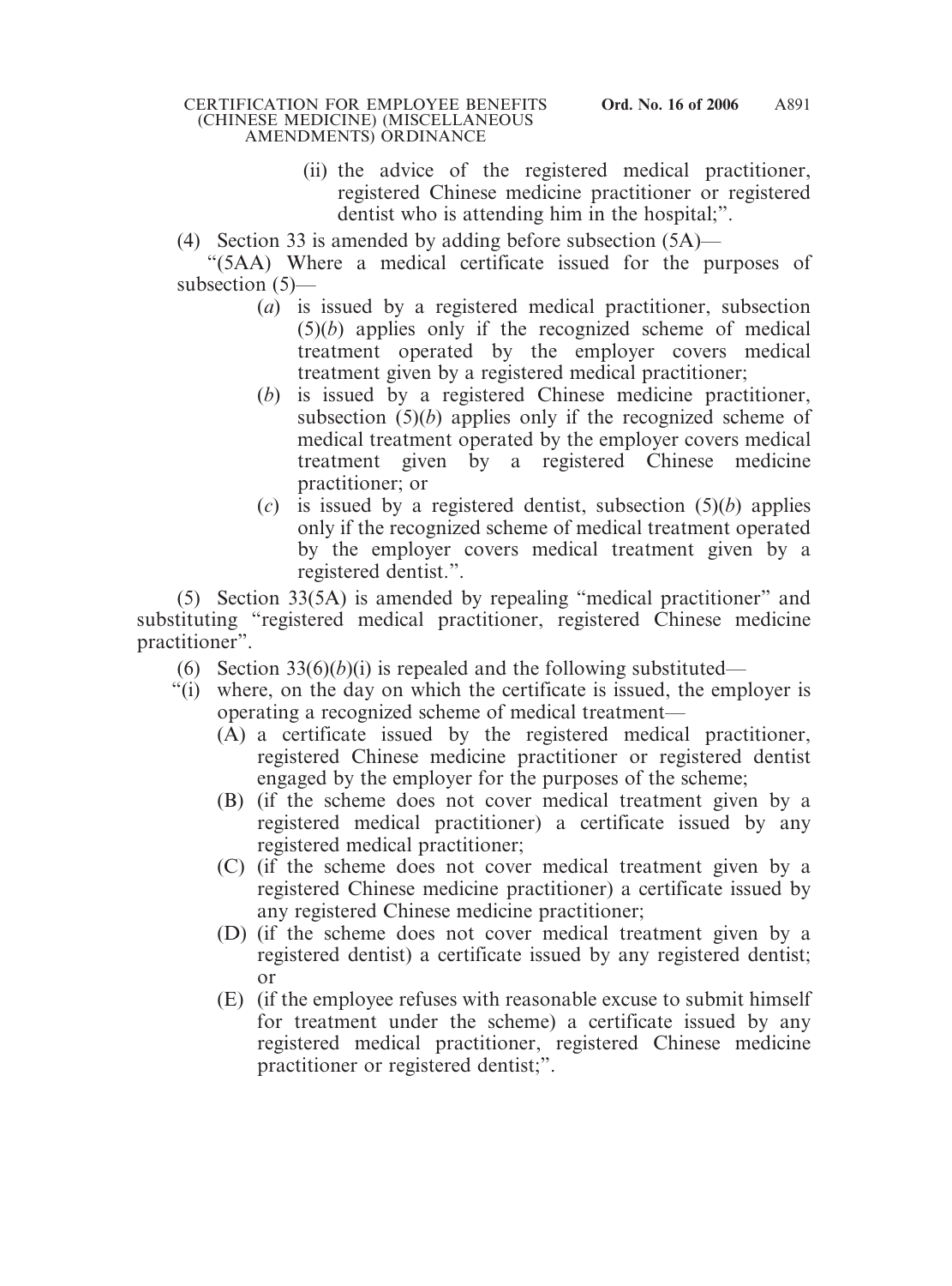### (7) Section  $33(6)(b)(ii)$  is amended—

- (*a*) by repealing "medical practitioner" and substituting "registered medical practitioner, registered Chinese medicine practitioner";
- (*b*) by adding "or" at the end.

(8) Section  $33(6)(b)(iii)$  is amended by repealing "medical practitioner" and substituting "registered medical practitioner, registered Chinese medicine practitioner".

(9) Section 33(7) is amended by repealing "medical practitioner or registered dentist by whom it is issued" and substituting "issuer of the certificate".

(10) Section 33(7) is amended by repealing "medical practitioner or registered dentist, the" and substituting "issuer of the certificate, the".

(11) Section 33(7) is amended by repealing "prescribed by the medical practitioner or registered dentist" and substituting "prescribed by the issuer of the certificate".

## **8. Recognized scheme of medical treatment**

Section 34(1) is amended by repealing "medical practitioner" and substituting "registered medical practitioner, registered Chinese medicine practitioner".

# **9. Section added**

The following is added—

### "**75. Transitionals for Certification for Employee Benefits (Chinese Medicine) (Miscellaneous Amendments) Ordinance 2006**

(1) A reference in this Ordinance to a certificate or medical certificate issued by a registered Chinese medicine practitioner—

(*a*) does not include a certificate or medical certificate so issued before the commencement of the 2006 Ordinance; and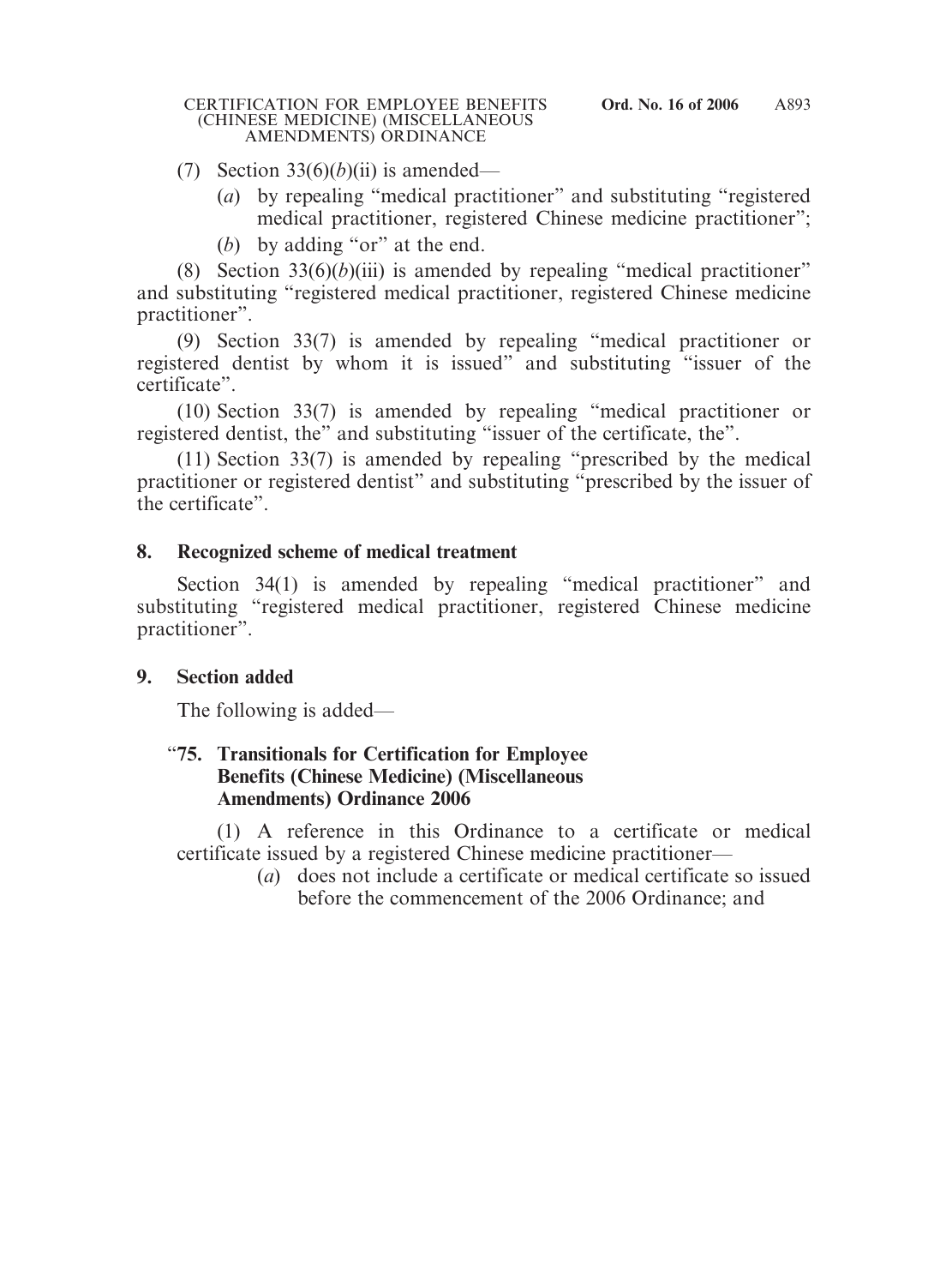- (*b*) does not include a certificate or medical certificate so issued on or after the commencement of the 2006 Ordinance to the extent—
	- (i) that it relates to any period of days or hours which ends before that commencement; or
	- (ii) if it relates to any period of days or hours which occurs partly before that commencement, that it relates to such part of the period occurring before that commencement.
- (2) For the purposes of this section—
	- (*a*) "2006 Ordinance" (《2006 年條例》) means Part 2 of the Certification for Employee Benefits (Chinese Medicine) (Miscellaneous Amendments) Ordinance 2006 (16 of 2006);
	- (*b*) a certificate or medical certificate relates to a period of days or hours if the certificate or medical certificate is produced for the purposes of—
		- (i) an employee taking that period of days as maternity leave under Part III or sickness days under Part VII; or
		- (ii) having that period of hours counted as hours in which an employee has worked by virtue of paragraph 3(2)(*a*) of the First Schedule.".

# **10. Continuous employment**

(1) The First Schedule is amended by repealing "[s. 3]" and substituting " $[ss. 3 & 75]$ ".

(2) The First Schedule is amended, in paragraph  $3(2)(a)$ , by adding ", registered Chinese medicine practitioner" after "practitioner".

# **Employment of Children Regulations**

## **11. Requirements as to certificates, medical examination etc.**

Regulation 8(*c*) of the Employment of Children Regulations (Cap. 57 sub. leg. B) is amended by repealing "medical practitioner" and substituting "registered medical practitioner or registered Chinese medicine practitioner".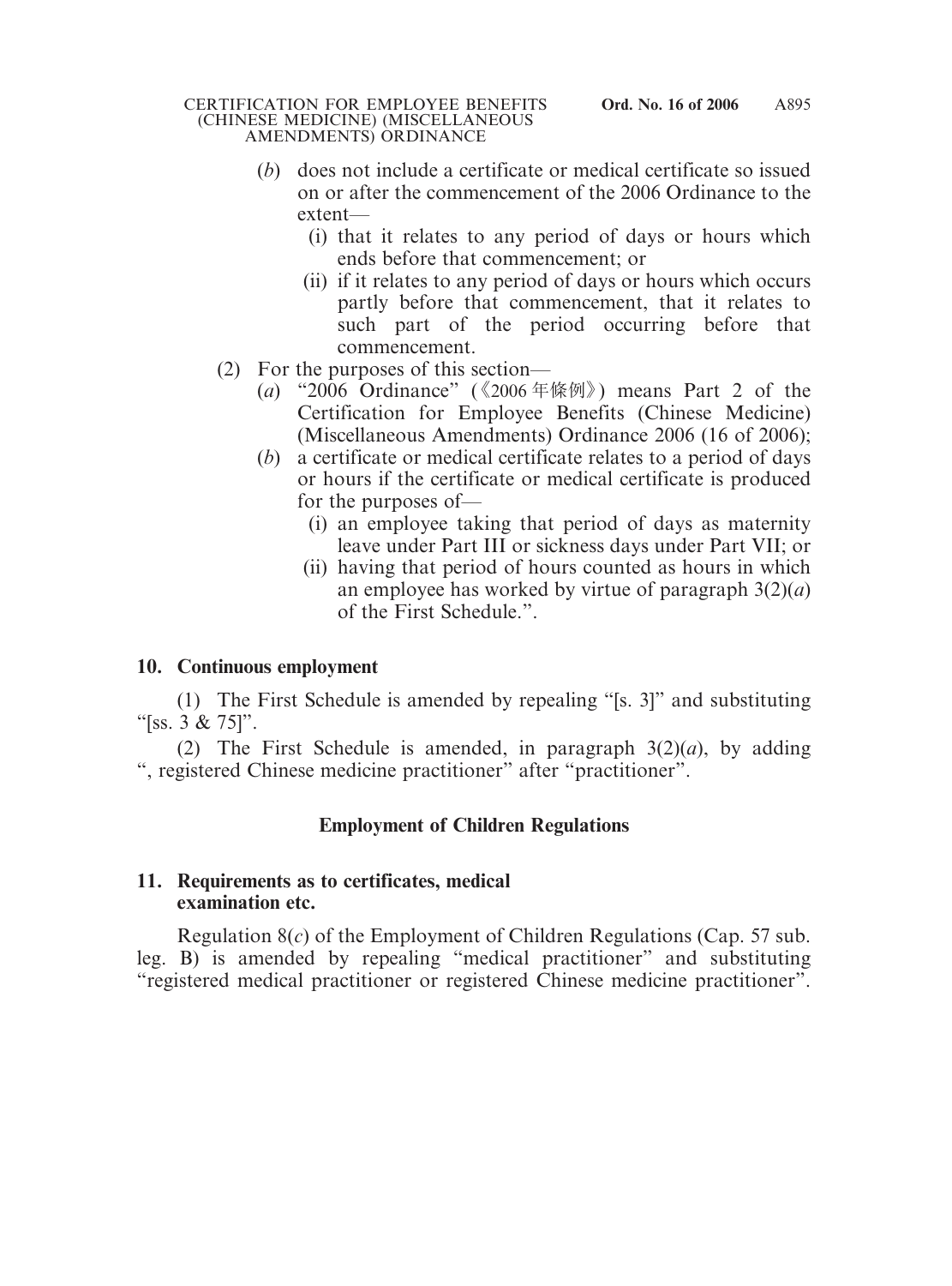# PART 3

# AMENDMENTS TO THE EMPLOYEES' COMPENSATION ORDINANCE

# **12. Interpretation**

(1) Section 3(1) of the Employees' Compensation Ordinance (Cap. 282) is amended, in the definition of "medical expenses", in paragraph (*a*)—

- (*a*) by repealing subparagraph (i) and substituting—
	- "(i) the fees of a registered medical practitioner, registered Chinese medicine practitioner, registered dentist, registered chiropractor, registered physiotherapist or registered occupational therapist;";
- (*b*) in subparagraph (v), by adding "subject to section 10AB," before "the".

(2) Section 3(1) is amended by repealing the definition of "medical practitioner".

(3) Section 3(1) is amended, in the definition of "medical treatment", in paragraph (*a*), by repealing "medical practitioner, registered dentist, registered chiropractor, registered physiotherapist or registered occupational therapist" and substituting "registered medical practitioner, registered Chinese medicine practitioner, registered dentist, registered chiropractor, registered physiotherapist or registered occupational therapist".

(4) Section 3(1) is amended by adding—

- ""registered Chinese medicine practitioner" (註冊中醫) has the meaning assigned to it by section 2 of the Chinese Medicine Ordinance (Cap. 549);
	- "registered chiropractor" (註冊脊醫) has the meaning assigned to it by section 2 of the Chiropractors Registration Ordinance (Cap. 428);
	- "registered medical practitioner" (註冊醫生) means a medical practitioner who—
		- (*a*) is registered under the Medical Registration Ordinance (Cap. 161); or
		- (*b*) is deemed to be a registered medical practitioner by virtue of section 29(*a*) of that Ordinance;
	- "registered occupational therapist" (註冊職業治療師) means a person who is an occupational therapist and is registered in respect of that profession under the Supplementary Medical Professions Ordinance (Cap. 359);
	- "registered physiotherapist" (註冊物理治療師) means a person who is a physiotherapist and is registered in respect of that profession under the Supplementary Medical Professions Ordinance (Cap. 359);".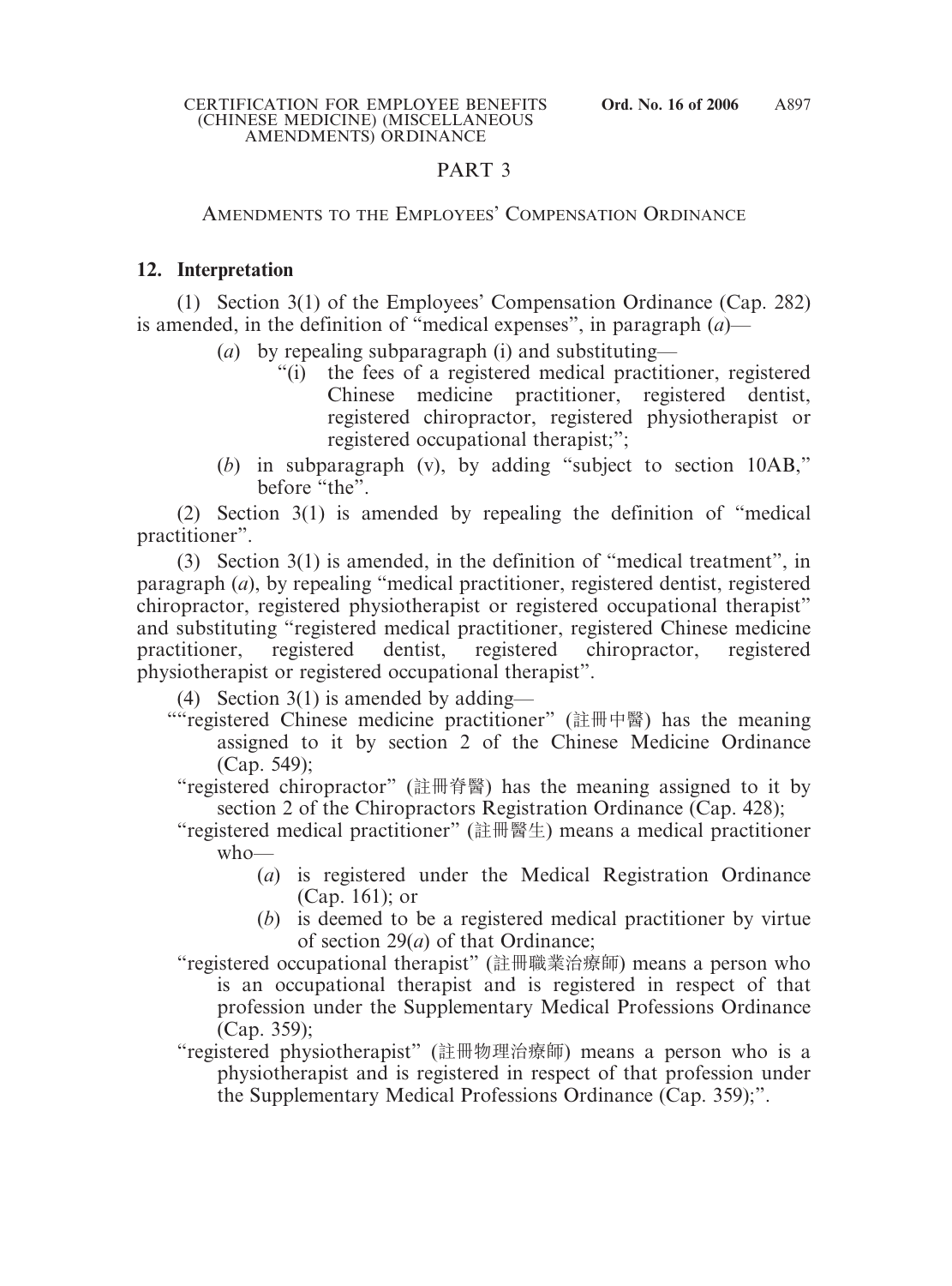### **13. Compensation in case of temporary incapacity**

Section 10(2) is amended by repealing "medical practitioner" and substituting "registered medical practitioner, a registered Chinese medicine practitioner".

### **14. Payment of medical expenses**

(1) Section 10A(3) is amended by repealing "medical practitioner" and substituting "registered medical practitioner, registered Chinese medicine practitioner".

(2) Section 10A(4)(*b*) is amended by repealing "undertaking" and substituting "undertaking given in accordance with subsection (5)".

(3) Section 10A(5) is amended by repealing everything after "the course of his" and substituting—

"employment, he—

- (*a*) shall give to the employee a written undertaking to—
	- (i) provide free medical treatment; or
	- (ii) pay the medical expenses for the medical treatment;
- (*b*) shall specify in such undertaking the description of the medical treatment; and
- (*c*) shall not recover any part of the cost of the medical expenses from the employee.".

(4) Section 10A is amended by adding—

"(5A) Subsection (4) does not relieve an employer of the liability to pay medical expenses in respect of medical treatment of any description received by an employee unless the free medical treatment provided or agreed to be provided by the employer covers medical treatment of the same description.

(5B) In subsections (5) and (5A), a reference to a description of medical treatment is a reference to any of the following—

- (*a*) medical treatment given by, or under the supervision of, a registered medical practitioner;
- (*b*) medical treatment given by, or under the supervision of, a registered Chinese medicine practitioner;
- (*c*) medical treatment given by, or under the supervision of, a registered dentist;
- (*d*) physiotherapy given by, or under the supervision of, a registered physiotherapist or registered medical practitioner;
- (*e*) occupational therapy given by, or under the supervision of, a registered occupational therapist or registered medical practitioner;
- (*f*) medical treatment given by, or under the supervision of, a registered chiropractor.".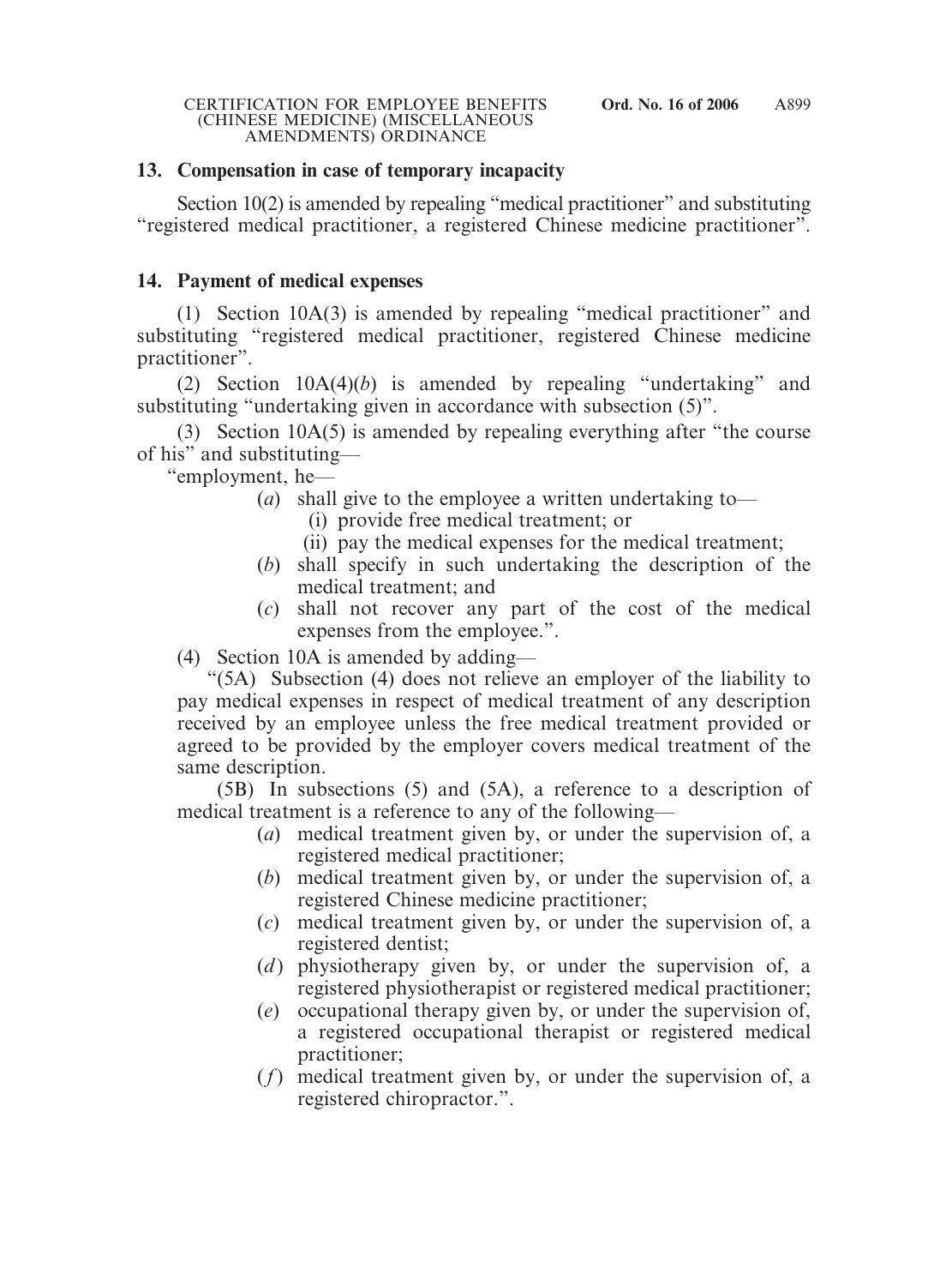### **15. Section added**

The following is added—

## "**10AB. Cost of medicines**

(1) This section applies where an employer is liable under section 10A to pay the medical expenses for the medical treatment given in Hong Kong in respect of an employee's personal injury.

(2) Subject to the other provisions of this section, the medical expenses that an employer is liable to pay in respect of an employee's personal injury—

- (*a*) include the cost of medicines to the extent that the medicines are prescribed medicines for the direct treatment of the injury; but
- (*b*) do not include the cost of any tonic or substance that is prescribed for the purpose of the maintenance of general health only.

(3) For the purposes of this section, a reference to prescribed medicines is a reference to—

- (*a*) medicines prescribed by a registered medical practitioner or registered dentist; or
- (*b*) Chinese herbal medicines or proprietary Chinese medicines prescribed by a registered Chinese medicine practitioner.

(4) An employer is not liable to pay any cost of medicines relating to any pharmaceutical product or substance that is required to be registered under the Pharmacy and Poisons Ordinance (Cap. 138) unless it is so registered.

(5) An employer is not liable to pay any cost of medicines relating to any proprietary Chinese medicine unless the proprietary Chinese medicine—

- (*a*) is registered under section 121 of the Chinese Medicine Ordinance (Cap. 549);
- (*b*) is deemed to have been registered under section 128 of that Ordinance;
- (*c*) is exempted from registration by virtue of section 158(6) of that Ordinance;
- (*d*) is exempted from registration by virtue of section 37 of the Chinese Medicines Regulation (Cap. 549 sub. leg. F); or
- (*e*) is a substance or product that is registered under the Pharmacy and Poisons Ordinance (Cap. 138).

(6) An employer is not liable to pay any cost of medicines relating to any Chinese herbal medicine unless the Chinese herbal medicine—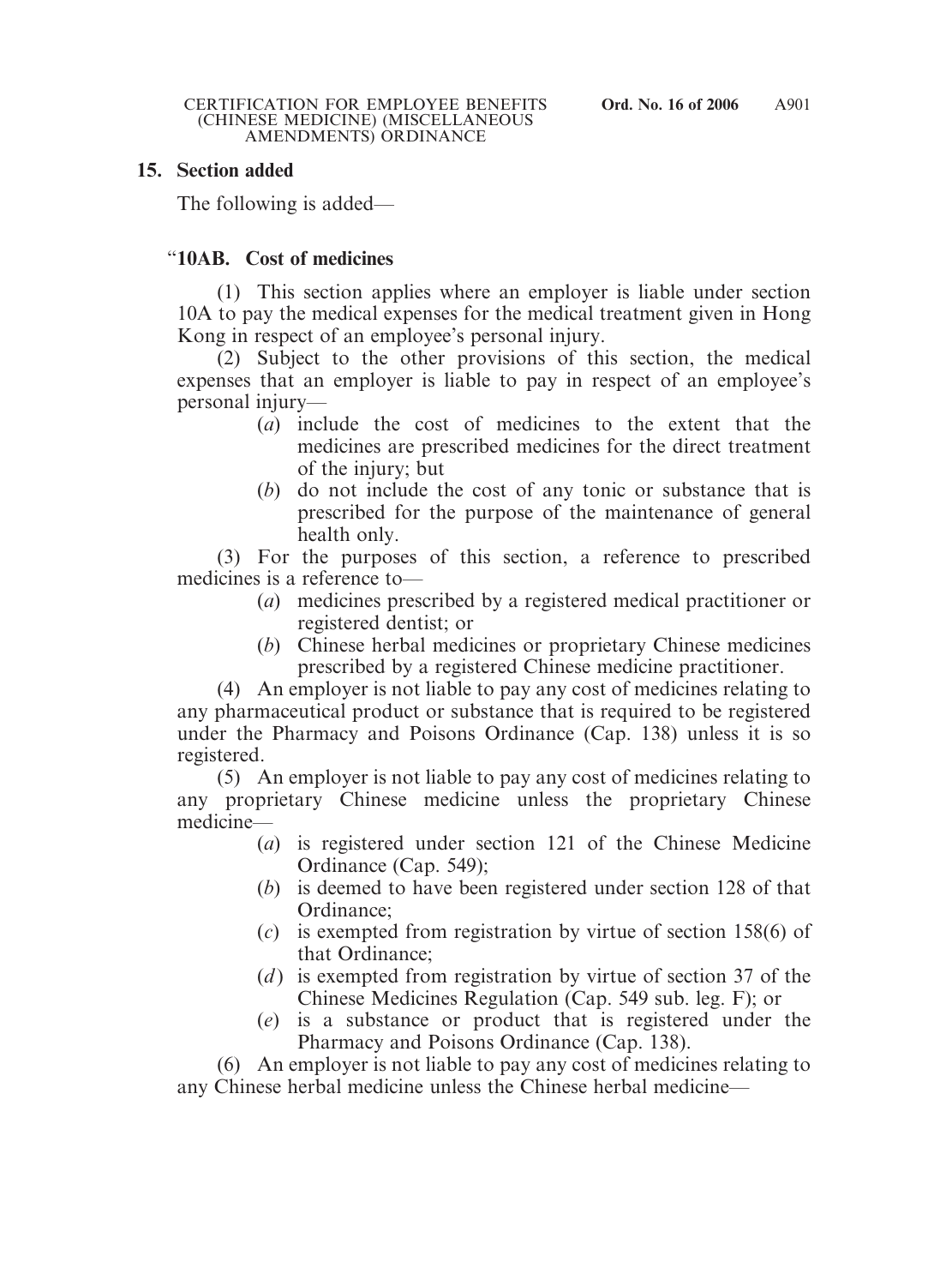- (*a*) is sold to the employee concerned by a person who—
	- (i) is the holder of a retailer licence issued under section 114 of the Chinese Medicine Ordinance (Cap. 549); or
	- (ii) is deemed, under section 118(1) of that Ordinance, to have been granted such a licence; or
- (*b*) is sold by a registered Chinese medicine practitioner for the purpose of administering, as described in section 158(2) of that Ordinance, to the employee concerned who is a patient under that Chinese medicine practitioner's direct care.

(7) An employer is not liable to pay any cost of medicines relating to medicines dispensed pursuant to the same prescription on a second or subsequent occasion unless—

- (*a*) the prescription contains a direction that the medicines are to be dispensed for a stated number of times; and
- (*b*) the medicines are dispensed in accordance with that direction.

(8) Where the medical expenses for the medical treatment of an employee include the cost of medicines, the employer or the Commissioner may request the employee to produce to him the prescription for the medicines and the receipt for the payment of that cost. The employer is not liable to pay the cost of medicines if the employee fails, without reasonable excuse, to comply with the request.

(9) A prescription given by a registered medical practitioner or registered dentist and produced for the purposes of subsection (8) must show—

- (*a*) the name of the medical practitioner or dentist;
- (*b*) the name of the patient to whom the prescription is given;
- (*c*) the trade name or pharmacological name and dosage of each medicine prescribed; and
- (*d*) the date on which the prescription is given.

(10) A prescription given by a registered Chinese medicine practitioner and produced for the purposes of subsection (8) must show—

- (*a*) the name of the Chinese medicine practitioner;
- (*b*) the name of the patient to whom the prescription is given;
- (*c*) if any Chinese herbal medicine is prescribed, its name and quantity;
- (*d*) if any proprietary Chinese medicine registered under section 121 of, or deemed to have been registered under section 128 of, the Chinese Medicine Ordinance (Cap. 549) is prescribed, its product name and dosage;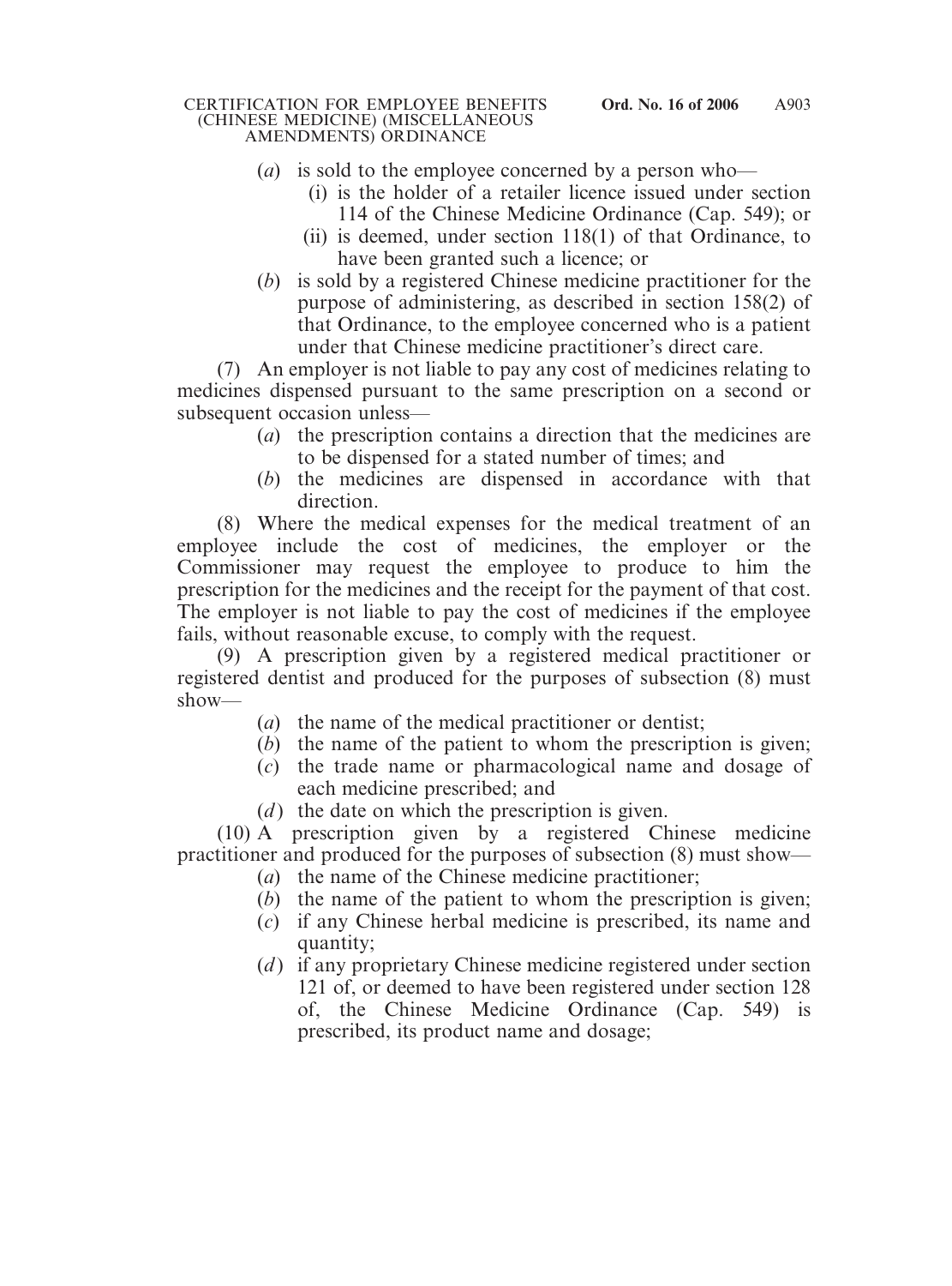- (*e*) if any proprietary Chinese medicine exempted from registration by virtue of section 158(6) of the Chinese Medicine Ordinance (Cap. 549) is prescribed, the name and quantity of each Chinese herbal medicine that is contained in the proprietary Chinese medicine; and
- (*f*) the date on which the prescription is given.

(11) A receipt for the payment of the cost of medicines produced for the purposes of subsection (8) must show—

- (*a*) the name and address of the person by whom the prescribed medicines were sold;
- (*b*) the date of sale; and
- (*c*) the name, quantity and price of the prescribed medicines sold.

(12) For the purposes of this section—

"Chinese herbal medicine" (中藥材) means—

- (*a*) a Chinese herbal medicine specified in Schedule 1 or 2 to the Chinese Medicine Ordinance (Cap. 549); or
- (*b*) any other material of herbal, animal or mineral origin customarily used by the Chinese for medicinal purpose;

"proprietary Chinese medicine" (中成藥) has the meaning assigned to it by section 2 of the Chinese Medicine Ordinance (Cap. 549).".

# **16. Medical examination and treatment**

- (1) Section 16(1) is repealed and the following substituted—
- "(1) Where an employee has given notice of an accident—
	- (*a*) the employer may, within 7 days from the time at which the notice is given, require the employee to undergo a medical examination without expense to the employee; and
	- (*b*) the employee shall undergo the examination.".

(2) Section 16 is amended by adding—

"(1A) An employer may require an employee who is in receipt of a periodical payment under section 10 to undergo a medical examination from time to time, without expense to the employee, and the employee shall undergo the examination.

(1B) Where an employee is required under subsection (1) or (1A) to undergo a medical examination—

- (*a*) if the employee is attended—
	- (i) by a registered medical practitioner, the examination shall be conducted by a registered medical practitioner named by the employer;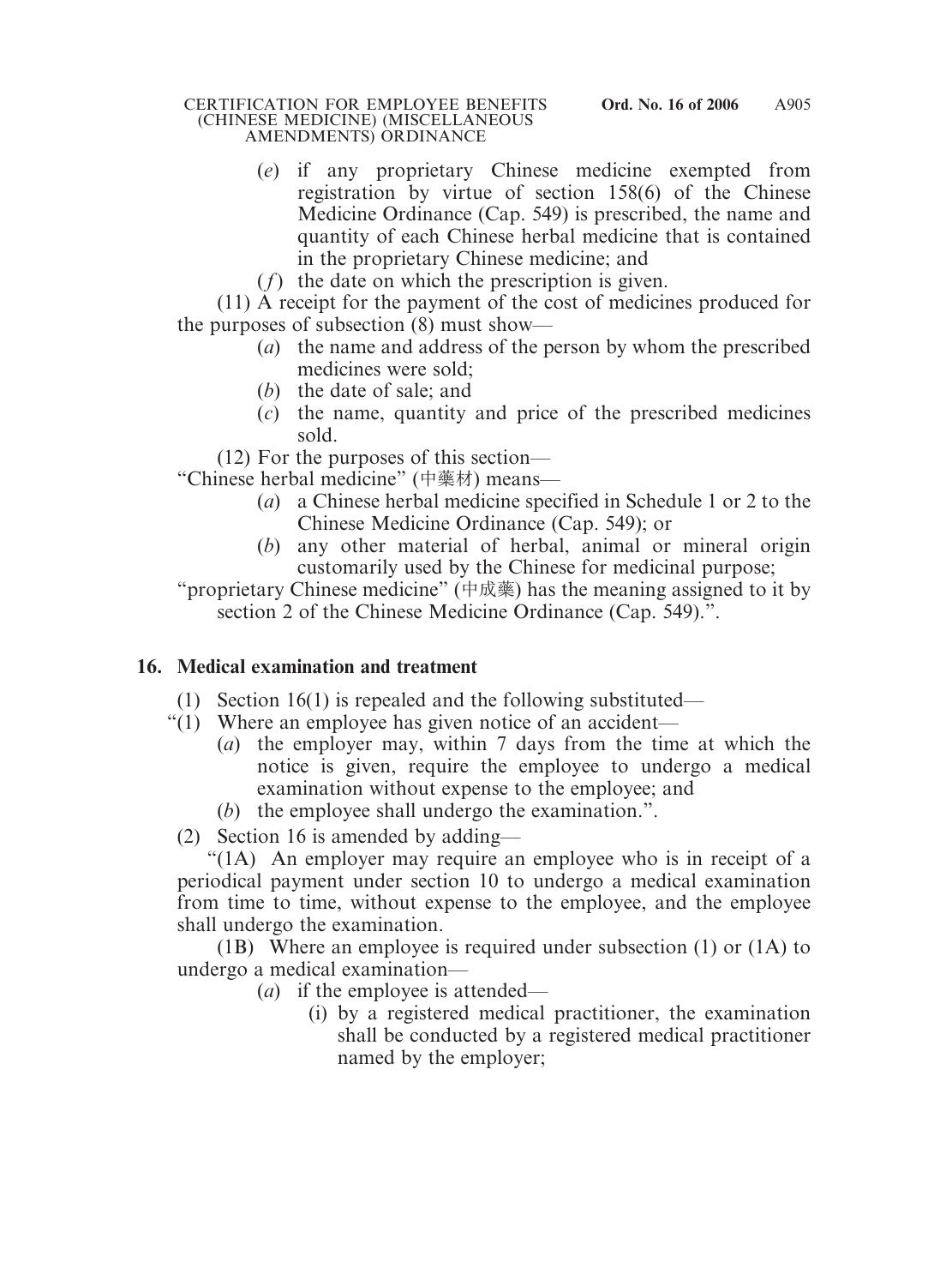- (ii) by a registered Chinese medicine practitioner, the examination shall be conducted by a registered Chinese medicine practitioner named by the employer; or
- (iii) by a registered dentist, the examination shall be conducted by a registered dentist named by the employer; or
- (*b*) in any other case, the examination shall be conducted by a registered medical practitioner, registered Chinese medicine practitioner or registered dentist named by the employer.".

(3) Section 16(2) is amended by repealing "upon that medical practitioner" and substituting "upon the registered medical practitioner, registered Chinese medicine practitioner or registered dentist concerned".

(4) Section 16(2) is amended by adding ", Chinese medicine practitioner or dentist (as the case may be)" after "or that medical practitioner".

(5) Section 16(3) is repealed and the following substituted—

"(3) If the employee is, in the opinion of any registered medical practitioner, registered Chinese medicine practitioner or registered dentist, unable or not in a fit state to attend on the registered medical practitioner, registered Chinese medicine practitioner or registered dentist named by the employer—

- (*a*) that fact shall be notified to the employer; and
- (*b*) the medical practitioner, Chinese medicine practitioner or dentist so named shall—
	- (i) fix a reasonable time and place for a medical examination of the employee; and
	- (ii) notify the employee accordingly.".
- (6) Section 16 is amended by adding—

"(3A) As soon as reasonably practicable after an employee has undergone a medical examination required under this section, the medical practitioner, Chinese medicine practitioner or dentist who conducts the examination shall, at the employer's expenses—

- (*a*) prepare a report on the examination, setting out all findings reasonably related to the injury of the employee; and
- (*b*) send the report to the employer.

(3B) The employee may in writing request the employer to send to him, free of charge, a copy of the report referred to in subsection (3A).

(3C) The employer commits an offence and is liable on conviction to a fine at level 3 if he fails, without reasonable excuse, to comply with a request under subsection (3B) before the later of the following—

(*a*) the expiry of 21 days after the employer receives the request; or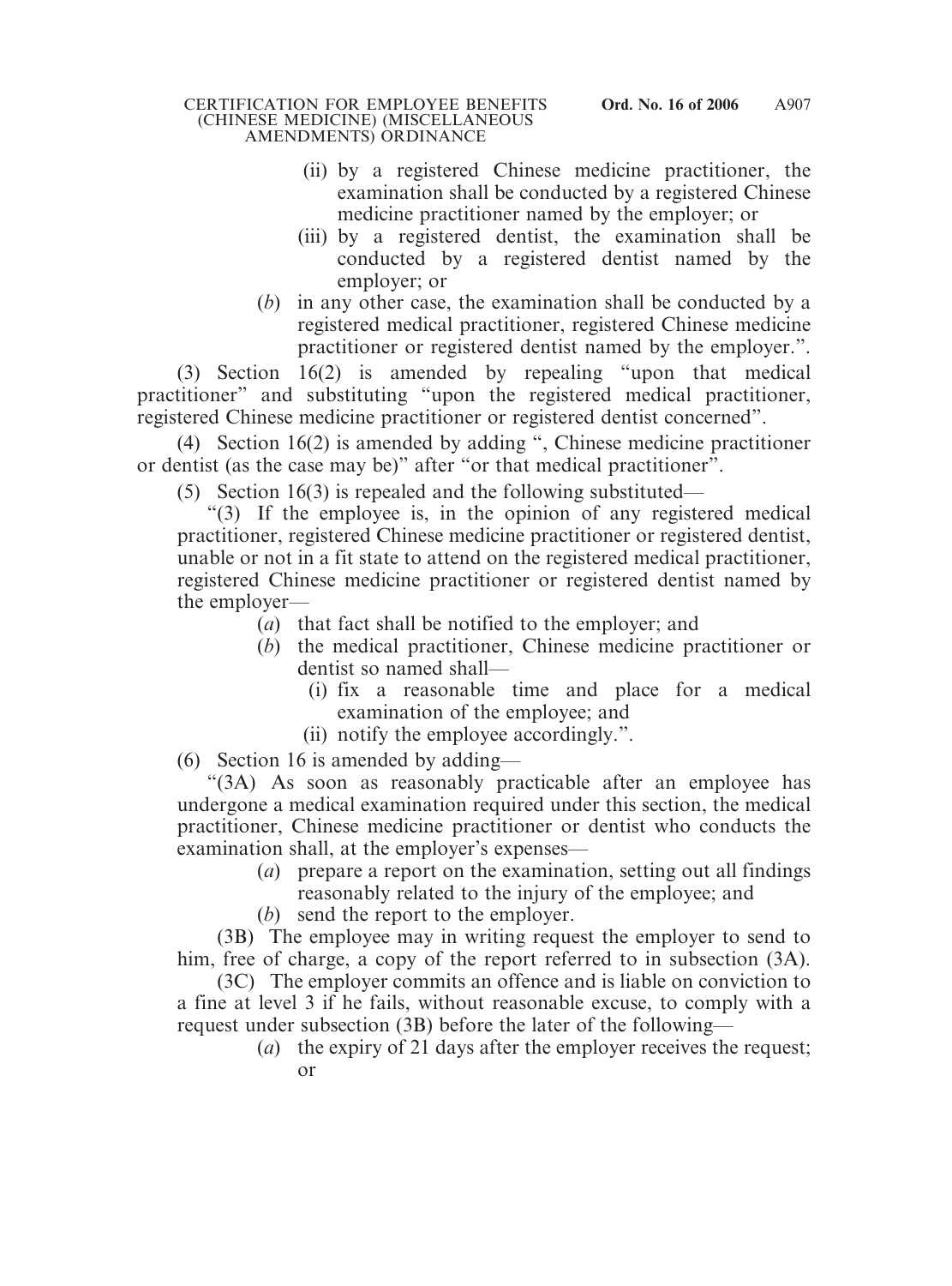(*b*) the expiry of 14 days after the report concerned is received by the employer.".

(7) Section 16(4) is amended by repealing "fails to submit himself for such examination" and substituting "fails to undergo a medical examination as required under this section".

(8) Section 16(4) is amended by repealing "required to submit himself for" and substituting "required to undergo the".

(9) Section 16(5) is amended by repealing "medical practitioner" and substituting "registered medical practitioner, registered Chinese medicine practitioner or registered dentist".

(10) Section 16(6) is amended by repealing "medical practitioner" where it twice appears and substituting "registered medical practitioner, registered Chinese medicine practitioner or registered dentist".

(11) Section 16(7) is amended by repealing "by a medical practitioner when so required under the provisions of" and substituting "when so required under".

(12) Section 16(7) is amended by repealing "of such medical practitioner" and substituting "of the registered medical practitioner, registered Chinese medicine practitioner or registered dentist concerned".

(13) Section 16(7) is amended by repealing "treatment by, and duly carried out the instructions of, such medical practitioner" and substituting "such treatment, and had duly carried out the instructions of, such medical practitioner, Chinese medicine practitioner or dentist".

(14) Section 16(9) is amended by repealing "submit himself to examination by a medical practitioner when so required under the provisions of this section, or failed to submit himself for treatment by a medical practitioner when so required under the provisions of" and substituting "undergo a medical examination or submit himself for treatment when so required under".

(15) Section 16(9) is amended by repealing "such medical practitioner" and substituting "the registered medical practitioner, registered Chinese medicine practitioner or registered dentist concerned".

## **17. Employees**' **Compensation (Ordinary Assessment) Boards**

Section  $16D(2)(a)$  is amended by repealing "either a medical practitioner" and substituting "a registered medical practitioner, a registered Chinese medicine practitioner".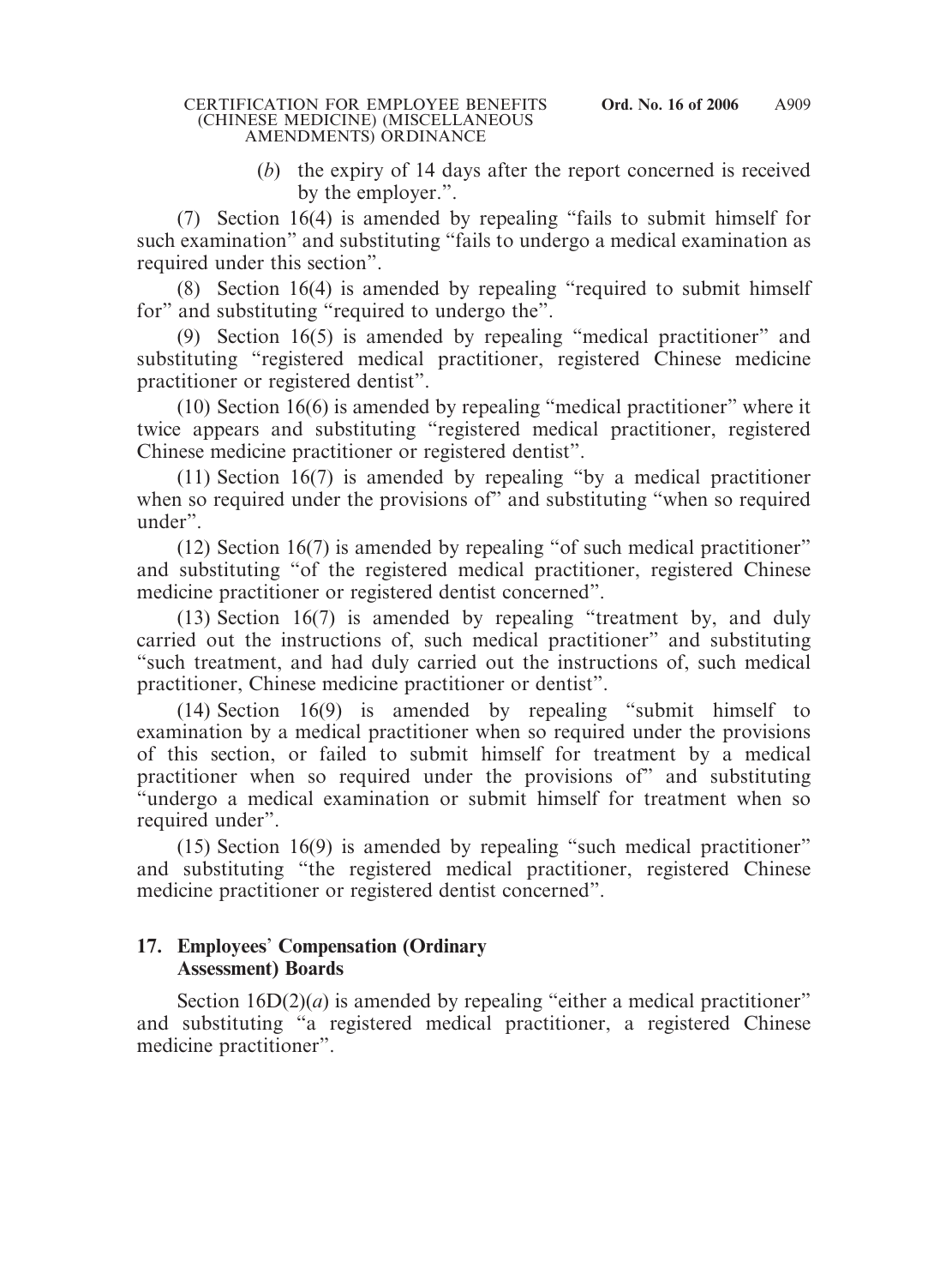#### **18. Review**

(1) Section 19(1) is amended, in the proviso, by repealing "medical practitioner" and substituting "registered medical practitioner, registered Chinese medicine practitioner or registered dentist".

(2) Section 19(3) is amended by repealing "medical practitioner" and substituting "registered medical practitioner, registered Chinese medicine practitioner or registered dentist".

### **19. Medical examination before employment**

Section 33(1) is amended by adding "registered" before "medical practitioner".

### **20. Employer**'**s liability to pay for the cost of supplying and fitting prosthesis or surgical appliance**

Section 36B(2)(*a*) is amended by repealing "medical practitioner" and substituting "registered medical practitioner, a registered Chinese medicine practitioner".

### **21. Prostheses and Surgical Appliances Board**

Section  $36M(1)(a)$  is repealed and the following substituted—

"(*a*) 2 persons each of whom shall be a registered medical practitioner, a registered Chinese medicine practitioner or a registered dentist; and".

### **22. Transitional**

Section 55 is amended by adding—

"(10) Nothing in Part 3 of the Certification for Employee Benefits (Chinese Medicine) (Miscellaneous Amendments) Ordinance 2006 (16 of 2006) ("2006 Ordinance") shall apply with respect to claims for compensation or other rights, obligations or liabilities in respect of accidents happening before the commencement of Part 3 of the 2006 Ordinance. The provisions of this Ordinance as were in force immediately before that commencement shall continue to apply with respect to claims for compensation or other rights, obligations or liabilities in respect of accidents happening before that commencement as if those provisions had not been amended by Part 3 of the 2006 Ordinance.".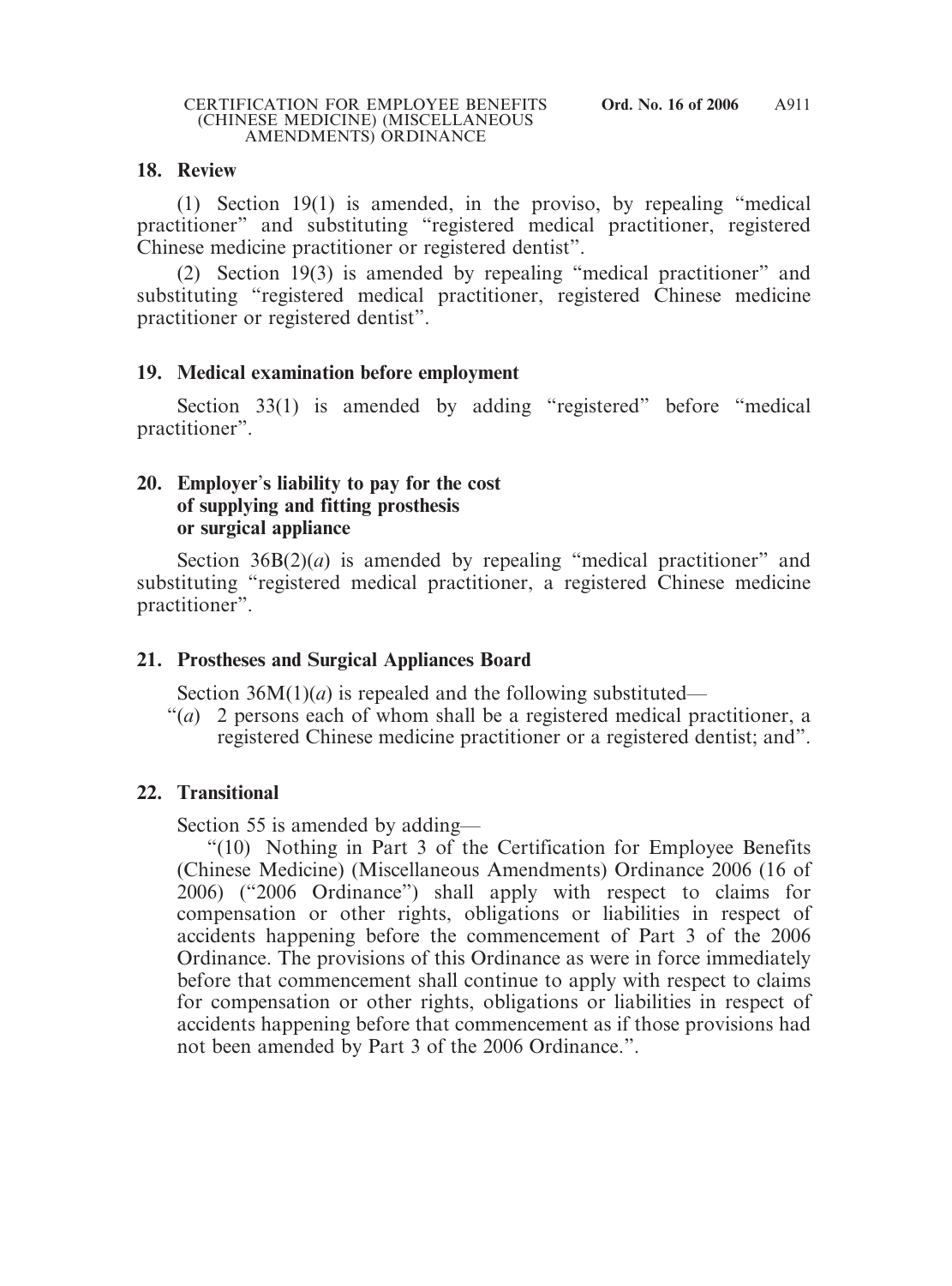# PART 4

### AMENDMENTS TO THE PNEUMOCONIOSIS (COMPENSATION) ORDINANCE

# **23. Interpretation**

(1) Section 2(1) of the Pneumoconiosis (Compensation) Ordinance (Cap. 360) is amended, in the definition of "medical expenses"—

- (*a*) in paragraph (*a*), by repealing "medical practitioner" and substituting "registered medical practitioner or registered Chinese medicine practitioner";
- (*b*) in paragraph (*e*), by adding "subject to section 12AA," before  $``the"$

(2) Section 2(1) is amended, in the definition of "medical treatment", by repealing "medical practitioner" and substituting "registered medical practitioner or registered Chinese medicine practitioner".

(3) Section 2(1) is amended by adding—

""registered Chinese medicine practitioner" (註冊中醫) has the meaning assigned to it by section 2 of the Chinese Medicine Ordinance (Cap. 549);".

# **24. Payment of medical expenses**

(1) Section 12(1) is amended by repealing "expenses" and substituting "medical expenses in respect".

(2) Section 12(2) is amended by repealing "Expenses for medical treatment" and substituting "Medical expenses".

(3) Section  $12(2)(c)$  is amended by repealing the full stop and substituting "and the person fails, without reasonable excuse, to submit himself for such treatment.".

(4) Section 12 is amended by adding—

"(3) Medical expenses shall not cease under subsection  $(2)(c)$  to be payable—

(*a*) in respect of medical treatment given to a person by, or under the supervision of, a registered medical practitioner unless the medical treatment provided free of charge to him by the person's employer covers medical treatment given by, or under the supervision of, a registered medical practitioner; or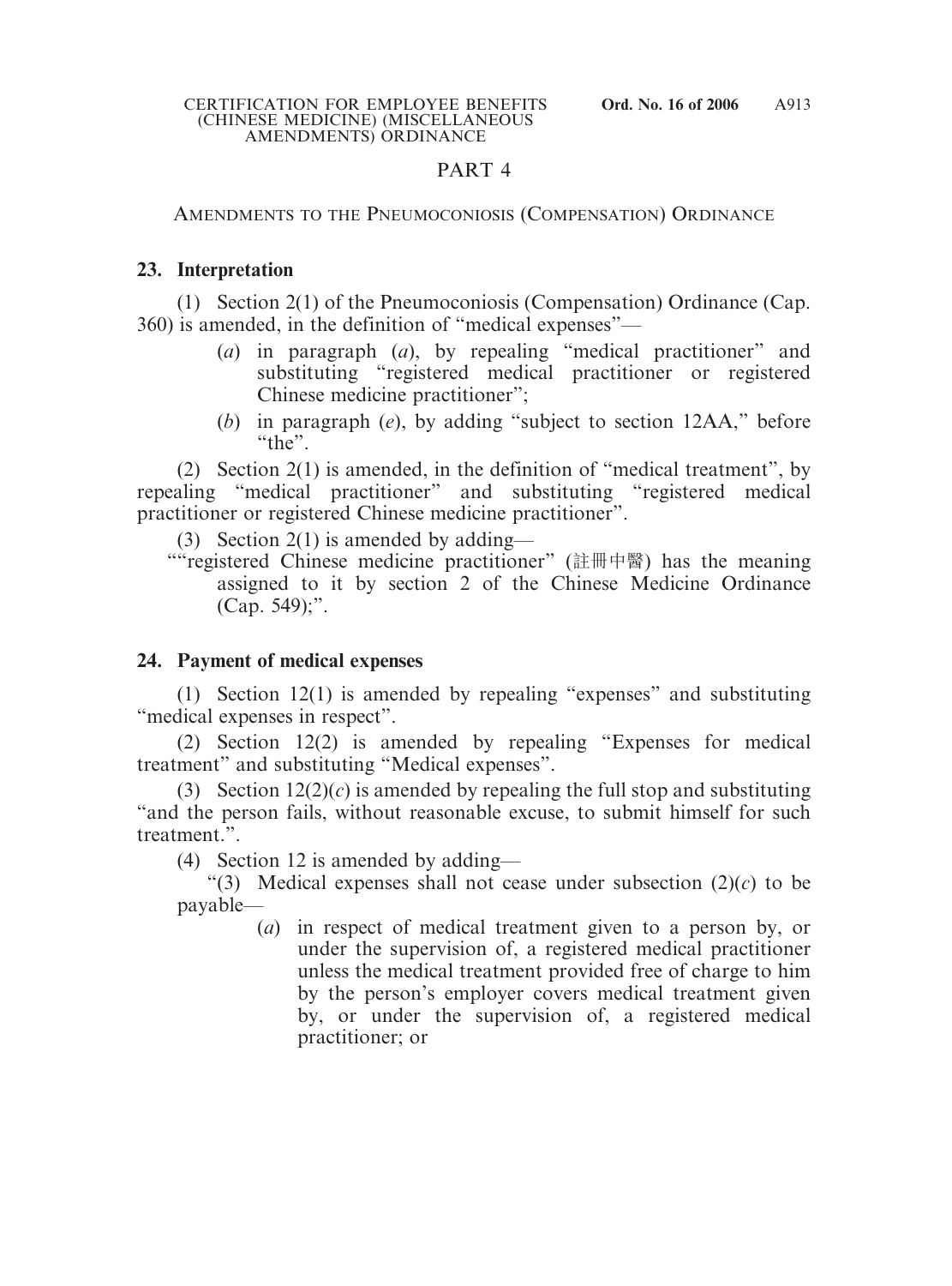- (*b*) in respect of medical treatment given to a person by, or under the supervision of, a registered Chinese medicine practitioner unless the medical treatment provided free of charge to him by the person's employer covers medical treatment given by, or under the supervision of, a registered Chinese medicine practitioner.".
- (5) Section 12 is amended by adding—

"(4) Medical expenses under this section shall not be payable in respect of medical treatment given in a place outside Hong Kong unless—

- (*a*) the medical treatment was given lawfully under the law of that place by, or under the supervision of, a registered medical practitioner or registered Chinese medicine practitioner in that place; and
- (*b*) the medical treatment was medical treatment that might have been given lawfully by him or under his supervision (as the case may be) in the course of his practice in Hong Kong.".

# **25. Section added**

The following is added immediately after section 12—

# "**12AA. Cost of medicines**

(1) Subject to the other provisions of this section, the medical expenses that a person who suffers from pneumoconiosis and to whom compensation is payable under section 4 is entitled to—

- (*a*) include the cost of medicines to the extent that the medicines are prescribed medicines for such medical treatment as is reasonably necessary in connection with his pneumoconiosis; but
- (*b*) do not include the cost of any tonic or substance that is prescribed for the purpose of the maintenance of general health only.

(2) For the purposes of this section, a reference to prescribed medicines is a reference to—

- (*a*) medicines prescribed by a registered medical practitioner; or
- (*b*) Chinese herbal medicines or proprietary Chinese medicines prescribed by a registered Chinese medicine practitioner.

(3) A person referred to in subsection (1) is not entitled to any cost of medicines relating to any pharmaceutical product or substance that is required to be registered under the Pharmacy and Poisons Ordinance (Cap. 138) unless it is so registered.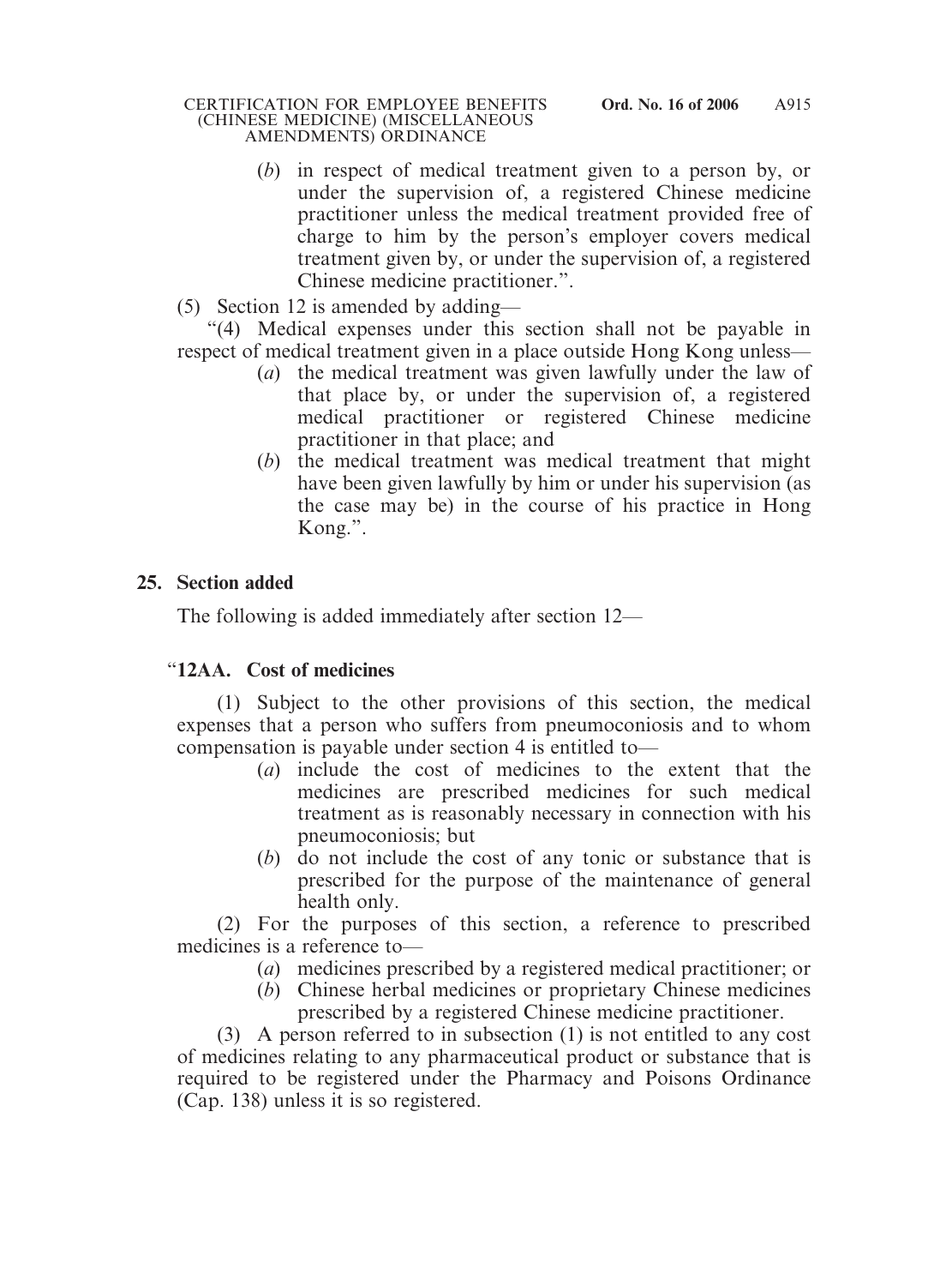(4) A person referred to in subsection (1) is not entitled to any cost of medicines relating to any proprietary Chinese medicine unless the proprietary Chinese medicine—

- (*a*) is registered under section 121 of the Chinese Medicine Ordinance (Cap. 549);
- (*b*) is deemed to have been registered under section 128 of that Ordinance;
- (*c*) is exempted from registration by virtue of section 158(6) of that Ordinance;
- (*d*) is exempted from registration by virtue of section 37 of the Chinese Medicines Regulation (Cap. 549 sub. leg. F); or
- (*e*) is a substance or product that is registered under the Pharmacy and Poisons Ordinance (Cap. 138).

(5) A person referred to in subsection (1) is not entitled to any cost of medicines relating to any Chinese herbal medicine unless the Chinese herbal medicine—

- (*a*) is sold to the person concerned by a person who—
	- (i) is the holder of a retailer licence issued under section 114 of the Chinese Medicine Ordinance (Cap. 549); or
	- (ii) is deemed, under section 118(1) of that Ordinance, to have been granted such a licence; or
- (*b*) is sold by a registered Chinese medicine practitioner for the purpose of administering, as described in section 158(2) of that Ordinance, to the person concerned who is a patient under that Chinese medicine practitioner's direct care.

(6) A person referred to in subsection (1) is not entitled to any cost of medicines relating to medicines dispensed pursuant to the same prescription on a second or subsequent occasion unless—

- (*a*) the prescription contains a direction that the medicines are to be dispensed for a stated number of times; and
- (*b*) the medicines are dispensed in accordance with that direction.

(7) Where the medical expenses for the medical treatment of a person referred to in subsection (1) include the cost of medicines, the Board may request the person to produce to it the prescription for the medicines and the receipt for the payment of that cost. The person is not entitled to the cost of medicines if the person fails, without reasonable excuse, to comply with the request.

(8) A prescription given by a registered medical practitioner and produced for the purposes of subsection (7) must show—

- (*a*) the name of the medical practitioner;
- (*b*) the name of the patient to whom the prescription is given;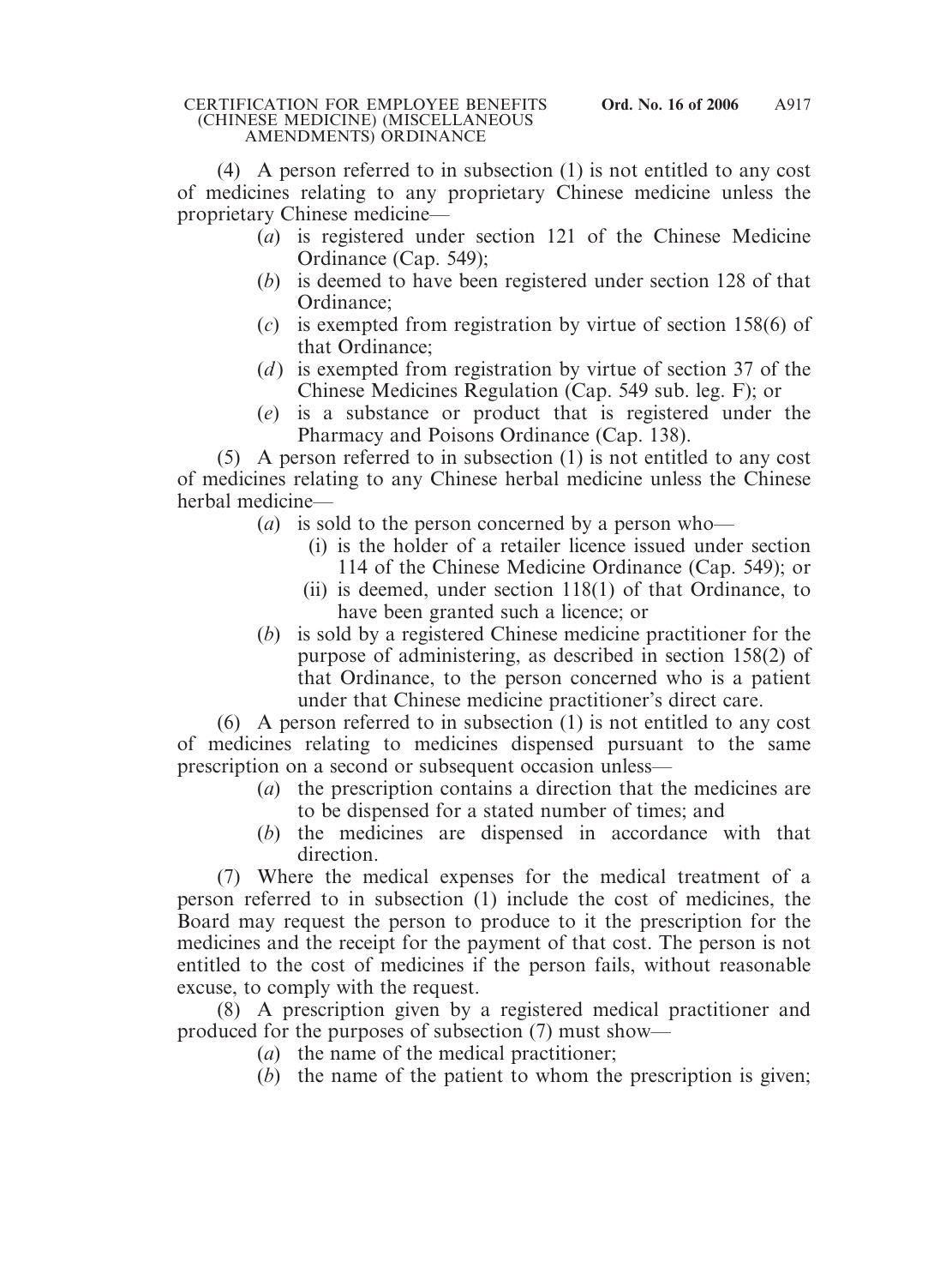- (*c*) the trade name or pharmacological name and dosage of each medicine prescribed; and
- (*d*) the date on which the prescription is given.

(9) A prescription given by a registered Chinese medicine practitioner and produced for the purposes of subsection (7) must show—

- (*a*) the name of the Chinese medicine practitioner;
- (*b*) the name of the patient to whom the prescription is given;
- (*c*) if any Chinese herbal medicine is prescribed, its name and quantity;
- (*d*) if any proprietary Chinese medicine registered under section 121 of, or deemed to have been registered under section 128 of, the Chinese Medicine Ordinance (Cap. 549) is prescribed, its product name and dosage;
- (*e*) if any proprietary Chinese medicine exempted from registration by virtue of section 158(6) of the Chinese Medicine Ordinance (Cap. 549) is prescribed, the name and quantity of each Chinese herbal medicine that is contained in the proprietary Chinese medicine; and
- (*f*) the date on which the prescription is given.

(10) A receipt for the payment of the cost of medicines produced for the purpose of subsection (7) must show—

- (*a*) the name and address of the person by whom the prescribed medicines were sold;
- (*b*) the date of sale; and
- (*c*) the name, quantity and price of the prescribed medicines sold.

(11) For the purposes of this section—

"Chinese herbal medicine" (中藥材) means—

- (*a*) a Chinese herbal medicine specified in Schedule 1 or 2 to the Chinese Medicine Ordinance (Cap. 549); or
- (*b*) any other material of herbal, animal or mineral origin customarily used by the Chinese for medicinal purpose;

"proprietary Chinese medicine" (中成藥) has the meaning assigned to it by section 2 of the Chinese Medicine Ordinance (Cap. 549).".

### **26. Claims for medical expenses and expenses for medical appliances**

(1) Section 12B(1) is repealed and the following substituted—

"(1) A person claiming medical expenses under section 12 or claiming expenses for medical appliances under section 12A shall serve on the Board a request in writing for the payment of such expenses together with a receipt for the payment for the treatment or appliances concerned.".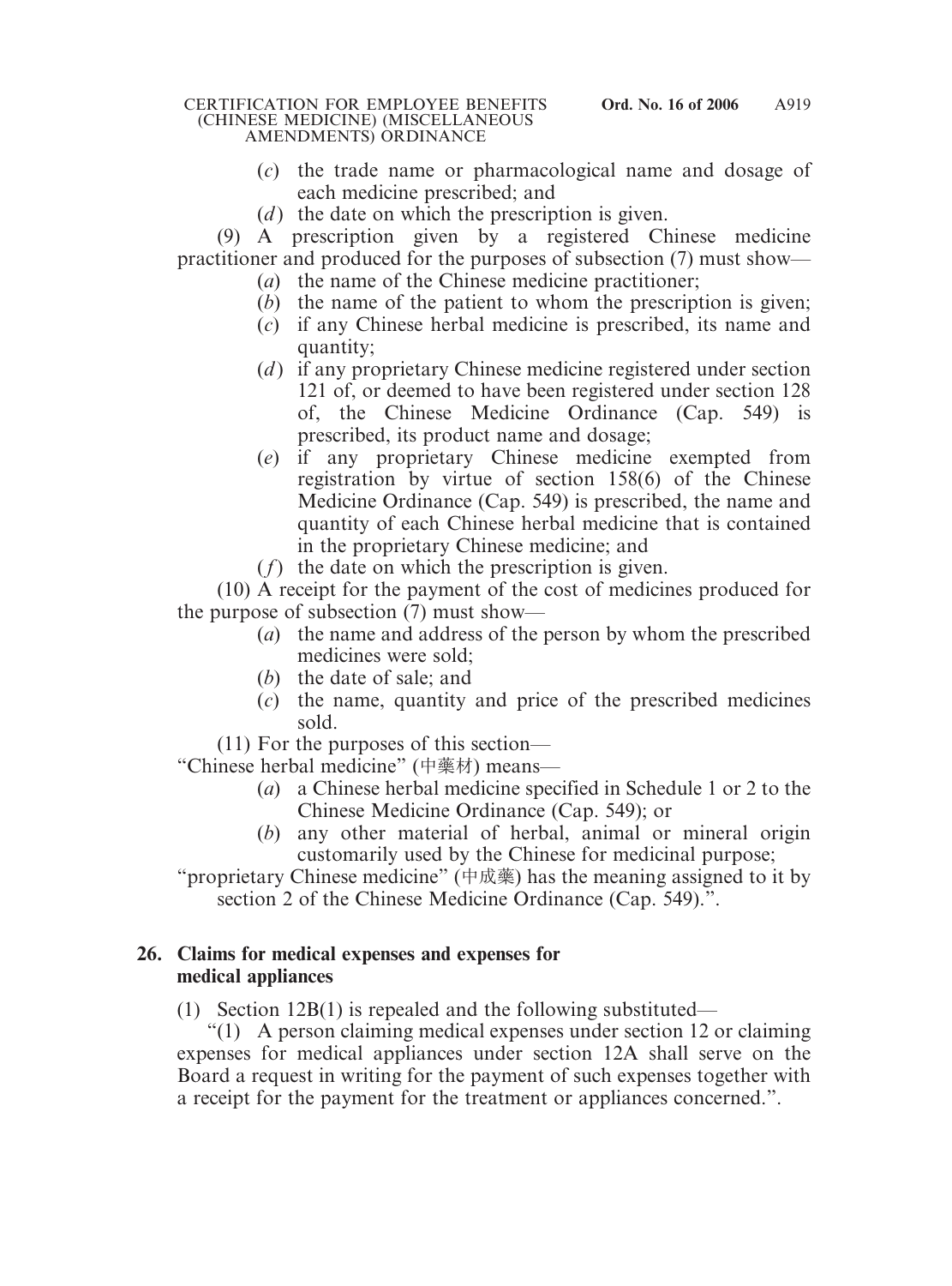- (2) Section 12B(2) is amended—
	- (*a*) in paragraph (*a*), by repealing "expenses for medical treatment" and substituting "medical expenses";
	- (*b*) in paragraph (*b*), by repealing "如屬醫療裝置費用時" and substituting "醫療裝置費用的個案中".
- (3) Section 12B(3) and (4) is repealed and the following substituted—

"(3) For the purposes of determining a person's claim under subsection (2), the Board—

- (*a*) may require the person to inform the Board in writing, within a reasonable period of time as specified by the Board, whether any medical treatment was given in Hong Kong or outside Hong Kong;
- (*b*) may require the registered medical practitioner or registered Chinese medicine practitioner whom the person claims to be the one that gave the person medical treatment to inform the Board in writing, within a reasonable period of time as specified by the Board, whether he did give the medical treatment to the person, whether the medical treatment was given in Hong Kong or outside Hong Kong, and whether the medical treatment was medical treatment that met the requirements in section 12(4);
- (*c*) may seek advice, from such persons as in the opinion of the Board may be competent for the purposes, as to whether any medical treatment was medical treatment that met the requirements in section 12(4);
- (*d*) may require the person to submit to the Board, within a reasonable period of time as specified by the Board, a medical report that meets the requirements in subsection (4);
- (*e*) may seek from the Pneumoconiosis Medical Board or a registered medical practitioner an opinion as to—
	- (i) whether any medical treatment received by the person from a registered medical practitioner was reasonably necessary in connection with his pneumoconiosis; and
	- (ii) whether the use by or supply to the person of any medical appliance was reasonably necessary in connection with incapacity arising as a result of pneumoconiosis; and
- ( *f* ) may seek from a registered Chinese medicine practitioner an opinion as to whether any medical treatment received by the person from a registered Chinese medicine practitioner was reasonably necessary in connection with his pneumoconiosis.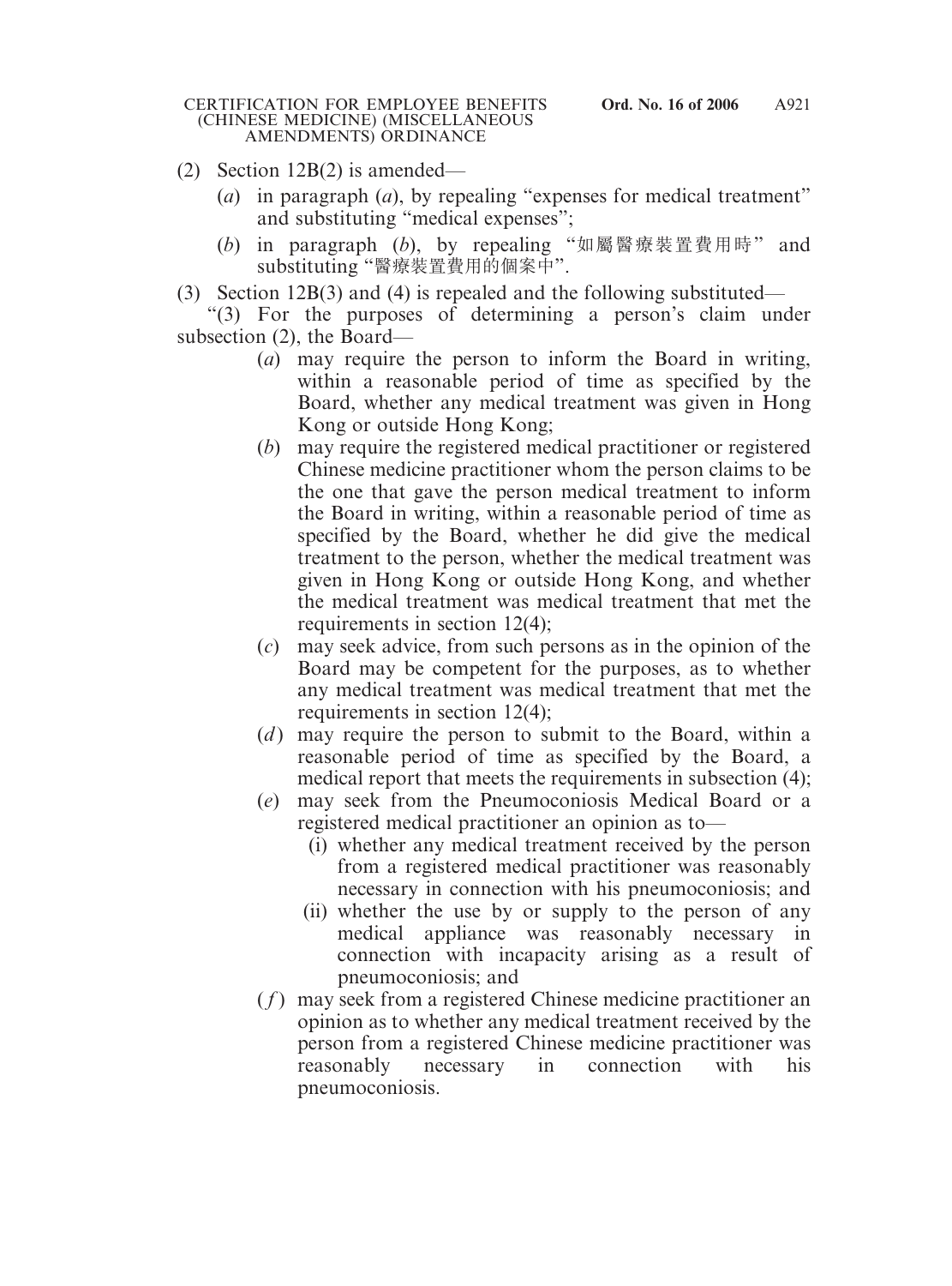(4) The medical report referred to in subsection  $(3)(d)$  shall be prepared—

- (*a*) in the case of a claim for medical expenses, by the registered medical practitioner or registered Chinese medicine practitioner who attends the person; or
- (*b*) in the case of a claim for expenses for medical appliances, by the registered medical practitioner who attends the person,

and shall set out the diagnosis, particulars of the medical treatment or medical appliances concerned, and such other particulars as the Board may reasonably require.

(5) Where under subsection  $(3)(e)$  or  $(f)$  the Board seeks an opinion from the Pneumoconiosis Medical Board, a registered medical practitioner or a registered Chinese medicine practitioner in respect of a person's claim, the Board—

- (*a*) may furnish the medical report submitted by the person under subsection  $(3)(d)$  to the Pneumoconiosis Medical Board, medical practitioner or Chinese medicine practitioner; and
- (*b*) may require the person to appear before the Pneumoconiosis Medical Board, medical practitioner or Chinese medicine practitioner for the purposes of answering queries reasonably related to the medical expenses or expenses for medical appliances claimed.

(6) The period that begins on the day a requirement is imposed under subsection (3)(*a*), (*b*) or (*d*) or (5)(*b*) and ends on the day the requirement is complied with shall not count towards the period of 21 days referred to in subsection (2).

(7) Where a person, without reasonable excuse, fails to comply with a requirement imposed under subsection  $(3)(d)$  or  $(5)(b)$ , the Board may determine that the person is not eligible for the medical expenses or expenses for medical appliances claimed.

(8) A person who submits a medical report as required under subsection  $(3)(d)$ —

- (*a*) may claim from the Board the expenses paid by him as the fees charged by his registered medical practitioner or registered Chinese medicine practitioner for preparing the report; and
- (*b*) shall support the claim by producing the receipt for payment of those expenses.

The Board shall pay to the person those expenses to the extent that they are reasonably incurred.".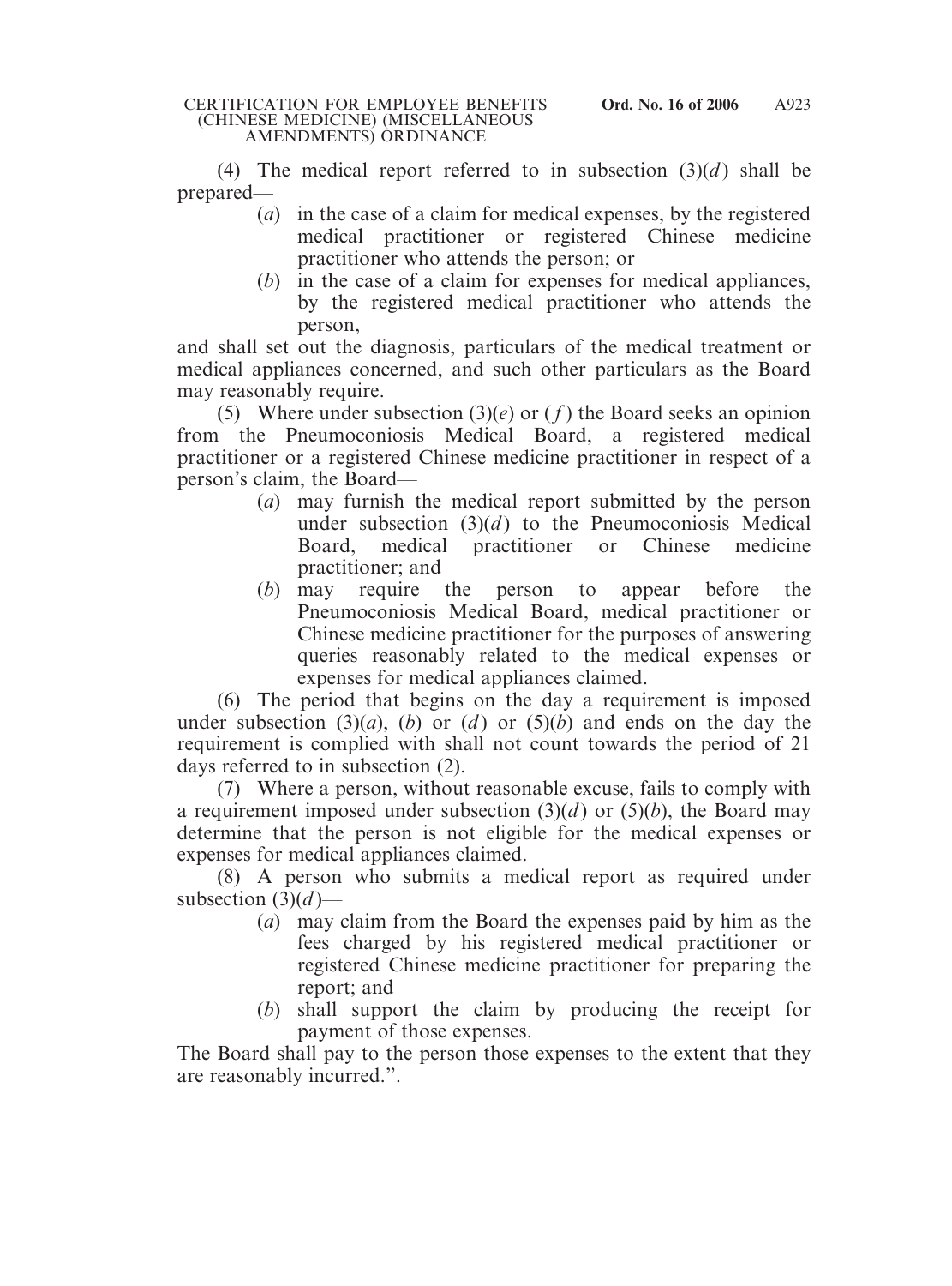# **27. Appointment of Pneumoconiosis Medical Board**

Section 22(*a*) is amended by adding "registered" before "medical practitioners".

## **28. Further medical examination**

Section 23A(3)(*a*) is repealed and the following substituted—

- "(*a*) a request under this section is supported by-
	- (i) an opinion given by a registered medical practitioner attending the person to the effect that the person's health has deteriorated such that total incapacity or death is likely to occur before the period of 21 months referred to in subsection (2) has elapsed; or
	- (ii) an opinion given by a registered Chinese medicine practitioner attending the person to the effect that the person's health has deteriorated such that death is likely to occur before the period of 21 months referred to in subsection (2) has elapsed; and".

# **29. Payments by the Board from the Fund**

- (1) Section 28 is amended by adding—
- "(*aa*) fees charged by the Pneumoconiosis Medical Board, a registered medical practitioner or a registered Chinese medicine practitioner for, or in connection with, giving an opinion for the purposes of section 12B;
	- (*ab*) expenses paid as the fees charged by a registered medical practitioner or registered Chinese medicine practitioner for preparing a medical report for the purposes of section 12B;".

(2) Section  $28(d)$  is amended by repealing "expenses for medical treatment and" and substituting "medical expenses and expenses for".

## **30. Survival of entitlement to compensation and payment under the Ordinance**

Section 40D(2) is amended by repealing "expenses for medical treatment or" and substituting "medical expenses or expenses for".

# **31. Section added**

The following is added—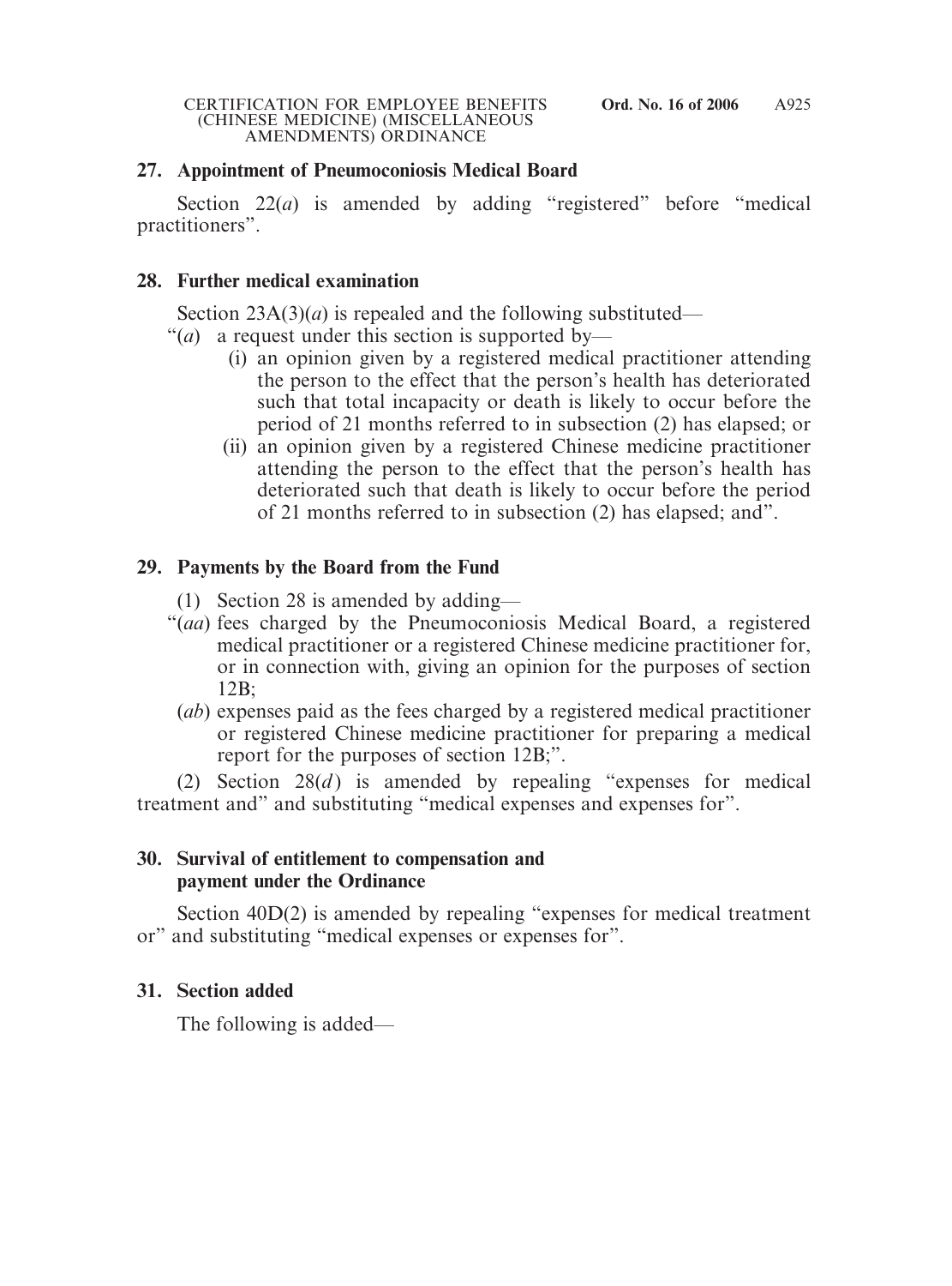#### "**50. Transitionals for Certification for Employee Benefits (Chinese Medicine) (Miscellaneous Amendments) Ordinance 2006**

(1) A reference in this Ordinance to medical treatment given by or under the supervision of a registered Chinese medicine practitioner or to an opinion given by him does not include any treatment or opinion so given before the commencement of the 2006 Ordinance.

(2) Section 12AA does not affect the entitlement to any cost of medicines if the medicines were prescribed before the commencement of the 2006 Ordinance.

(3) The amendments made by the 2006 Ordinance to sections 12B and 28 do not apply to medical expenses and expenses for medical appliances incurred before the commencement of that Ordinance. Those sections as were in force immediately before that commencement shall continue to apply to those expenses as if those sections had not been amended by that Ordinance.

(4) In this section, "2006 Ordinance" (《2006 年條例》) means Part 4 of the Certification for Employee Benefits (Chinese Medicine) (Miscellaneous Amendments) Ordinance 2006 (16 of 2006).".

## **32. Expenses for medical treatment and medical appliances**

(1) The Second Schedule is amended by repealing the heading and substituting "MEDICAL EXPENSES AND EXPENSES FOR MEDICAL APPLIANCES".

- (2) The Second Schedule is amended, in Part I—
	- (*a*) by repealing the heading and substituting "MEDICAL EXPENSES UNDER SECTION 12";
	- (*b*) in paragraphs 1(*a*) and 2(*a*), by repealing "expenses incurred in respect of the medical treatment" and substituting "medical expenses".